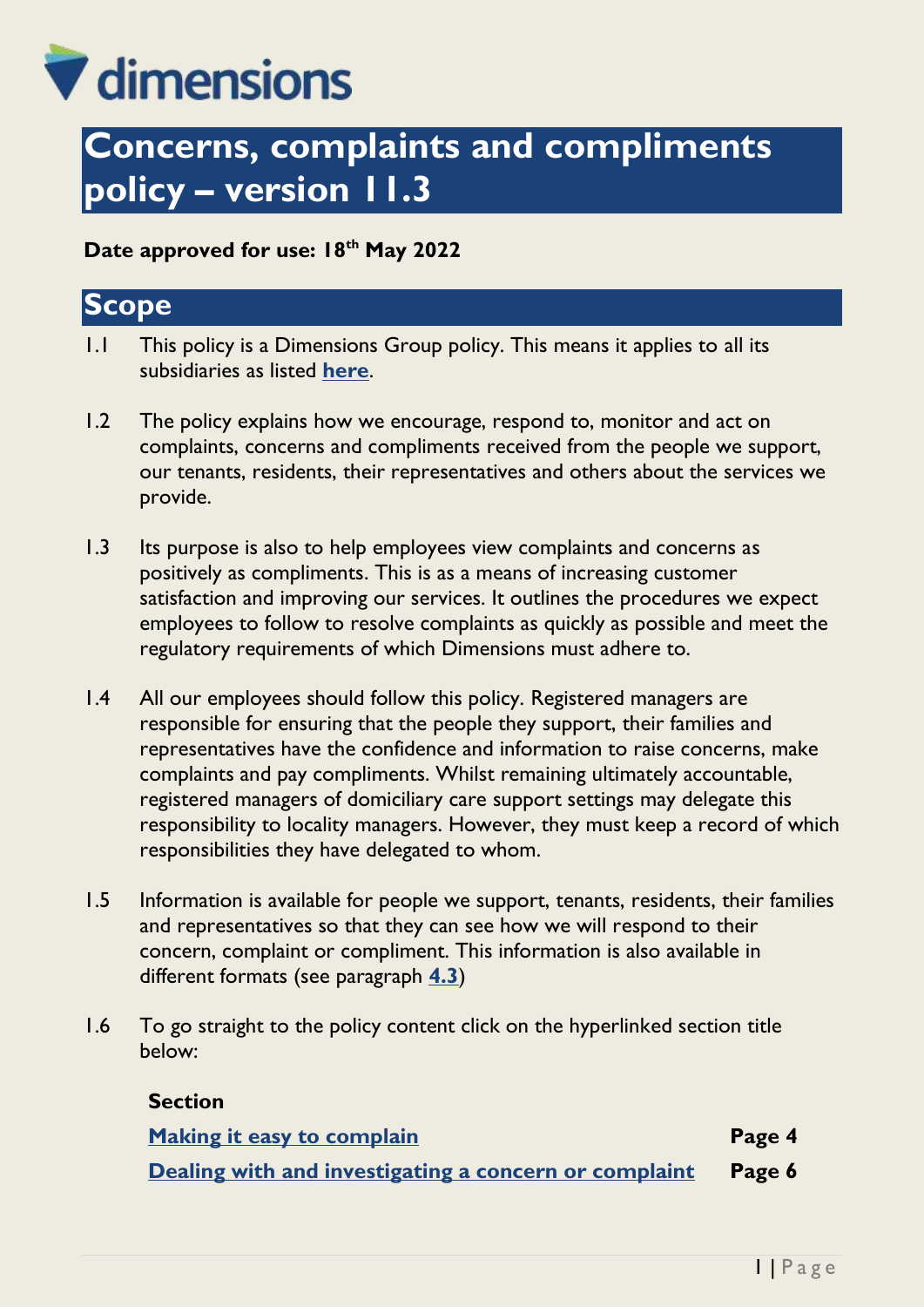| <b>Stage I - complaint investigation</b>         | Page 7  |
|--------------------------------------------------|---------|
| <b>Stage 2 - complaint appeal</b>                | Page 10 |
| <b>Process Flowchart</b>                         | Page 13 |
| Reasons why we might not investigate a complaint | Page 14 |
| <b>Recording and monitoring</b>                  | Page 15 |
| <b>Compliments</b>                               | Page 16 |
|                                                  |         |

# **Policy statement**

- 2.1 We are committed to providing as high quality a service as possible to our tenants, residents, the people we support, their families and representatives. We recognise that feedback of all kinds helps us to learn and improve what we do. We will make every effort to let people know how important their feedback is to us, whether they are happy or unhappy with the services we provide.
- 2.2 This means we will provide everyone we support and their relatives and every tenant, with a copy of this policy or a version of it in the format of their choice and will make reasonable adjustments to ensure information is accessible to everyone. This includes versions in languages other than English. Where we don't have a requested version in stock, we will do our best to produce a version in as quick a time as possible.
- 2.3 We define a complaint to be "an expression of dissatisfaction, however made, about the standard of service, actions or lack of action by the organisation, those acting on its behalf, including our colleagues affecting an individual or group of our tenants, residents or people we support".
- 2.4 We adhere to the **[Housing Ombudsman Complaint Handling Code](https://www.housing-ombudsman.org.uk/landlords-info/complaint-handling-code/)  [\(England\)](https://www.housing-ombudsman.org.uk/landlords-info/complaint-handling-code/)** which sets out good practice that will enable landlords, to respond to complaints, including those received from tenants, effectively and fairly. We have reflected these principles throughout this policy, easy read information and other associated documents.
- 2.3 We support the principles of the **[NHS England 'Ask Listen Do'](https://www.england.nhs.uk/learning-disabilities/about/ask-listen-do/) project** which is aimed at supporting organisations to learn from and improve the experiences of people with a learning disability, autism or both, their families and carers when giving feedback, raising a concern or making a complaint. We have reflected the principles throughout this policy, our easy read information, and other associated documents.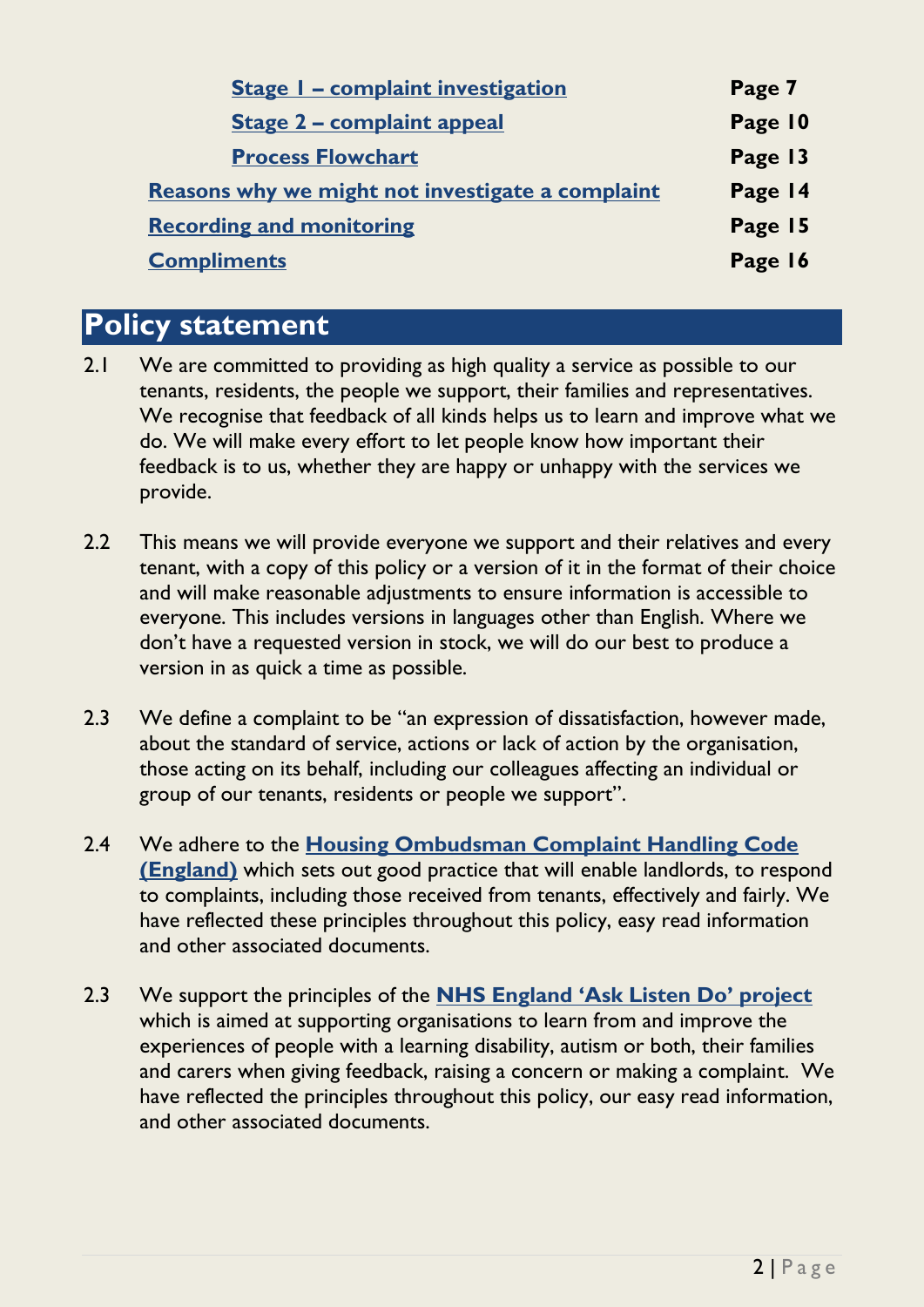- 2.4 As a Dimensions employee, you should understand that whilst we expect you to help others make complaints, the complaints system is not for your personal use. Should you have a concern, you should raise it with your line manager. If this does not resolve the matter, you can follow our **[Grievance](https://dimensionsuklimited.sharepoint.com/:b:/r/sites/intranet/Shared%20Documents/_DTMS%20Document%20Library/Policies/Colleagues%27%20behaviour%20and%20performance/Grievance/Grievance%20policy.pdf?csf=1&web=1&e=Eay2Ua)  [policy](https://dimensionsuklimited.sharepoint.com/:b:/r/sites/intranet/Shared%20Documents/_DTMS%20Document%20Library/Policies/Colleagues%27%20behaviour%20and%20performance/Grievance/Grievance%20policy.pdf?csf=1&web=1&e=Eay2Ua)** or you can whistleblow (see the **[Whistleblowing policy](https://dimensionsuklimited.sharepoint.com/:b:/r/sites/intranet/Shared%20Documents/_DTMS%20Document%20Library/Policies/Colleagues%27%20behaviour%20and%20performance/Whistleblowing/Whistleblowing%20policy.pdf?csf=1&web=1&e=lM71cG)**).
- 2.5 We treat all concerns, complaints and compliments in confidence and use the information to learn from and improve our services. We will not withdraw or reduce services because someone makes a complaint in good faith.
- 2.6 We will consider compensation for Dimensions-owned housing maintenance issues, as per the **[Compensation policy](https://dimensionsuklimited.sharepoint.com/:b:/r/sites/intranet/Shared%20Documents/_DTMS%20Document%20Library/Policies/Housing/Compensation/Compensation%20policy.pdf?csf=1&web=1&e=dolfSe)**.
- 2.5 Information held about complaints will be held and processed in line with the principles of the Data Protection legislation; details about this are reflected in our **[Privacy Notice](https://dimensions-uk.org/wp-content/uploads/Privacy-notice-for-complaints-and-compliments.pdf)**. Statistical reports will be produced to monitor trends but individuals will not be identified in these reports.

# **The impact of not implementing this policy**

- 3.1 If you don't follow the guidance in this policy, our tenants, residents, the people we support, and their representatives might lose confidence in us. They might lose confidence in you personally. They might go to another provider for support. Not following this policy may make people less likely to give honest feedback, and this would make it harder for us to improve the quality or our services.
- 3.2 You might also get us in trouble with our regulators or other government officials:
	- $\bullet$  the local authority (LA)
	- in England, the Care Quality Commission (CQC)
	- in Wales, the Care Inspectorate Wales (CIW)
	- the Charities Commission (CC)
	- the Regulator of Social Housing (RSH)
	- the Information Commissioner's Office (ICO).
	- the Housing Ombudsman Service (HOS)
	- the Local Government and Social Care Ombudsman (LGSCO)
	- the Public Services Ombudsman for Wales (PSOW)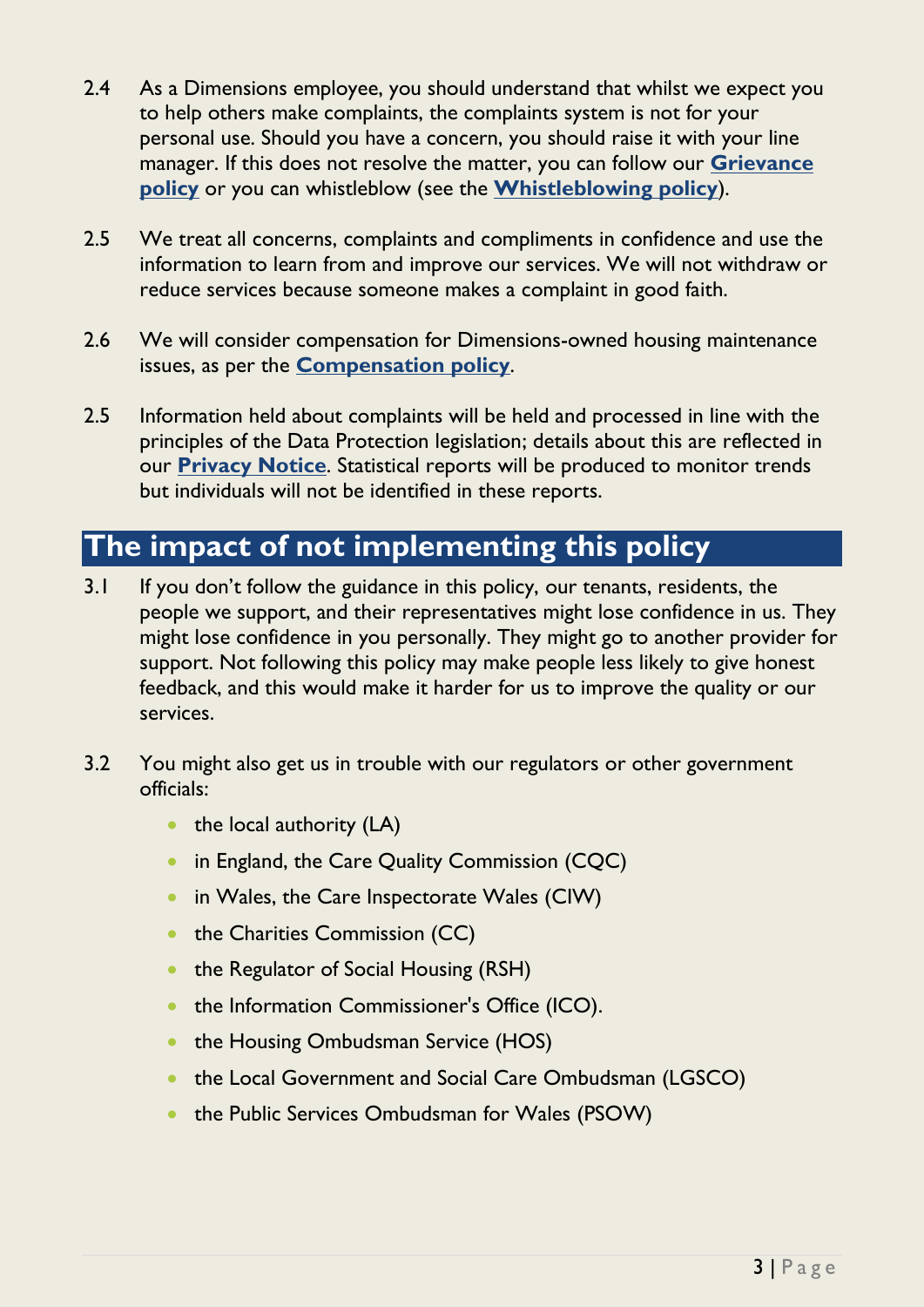They might serve a requirement or warning notice. They would probably include the failing in their inspection report, and this would badly damage our reputation.

- 3.3 If you are a registered manager, you might get in trouble with our regulators personally.
- 3.4 Your actions in dealing with a complaint may be investigated by the **[Housing](https://www.housing-ombudsman.org.uk/landlords-info/complaint-handling-code/)  [Ombudsman](https://www.housing-ombudsman.org.uk/landlords-info/complaint-handling-code/)**, the **Local Government and [Social Care Ombudsman](https://www.lgo.org.uk/)** or the **[Public Services Ombudsman for Wales](http://www.ombudsman-wales.org.uk/)**. You will need to show that you have followed this policy.

# **Policy content**

#### <span id="page-3-0"></span>**Making it easy to complain**

- 4.1 If you are an employee, you should make sure that people who want to raise a concern or complaint find it easy to do and that you:
	- ask people about their experiences on a regular basis
	- provide information in a format that is helpful to them
	- put people at ease
	- resolve the issue as quickly as possible
	- $\bullet$  keep people informed about the progress of investigations
	- **•** provide people who make complaints with full explanations and apologies when appropriate, and
	- offer opportunities for people to tell us about their experience of making a complaint, so that we can learn from this.
- 4.2 Anyone affected by the way Dimensions provides services can make a complaint. You can make a complaint or raise a concern:
	- in person
	- through a team member or colleague
	- **•** through an advocate or representative
	- by telephone complaints telephone line: 0300 303 9024
	- **by letter**
	- **•** by email to the manager, or to the organisation's complaints email address: **[complaints@dimensions-uk.org](mailto:complaints@dimensions-uk.org)**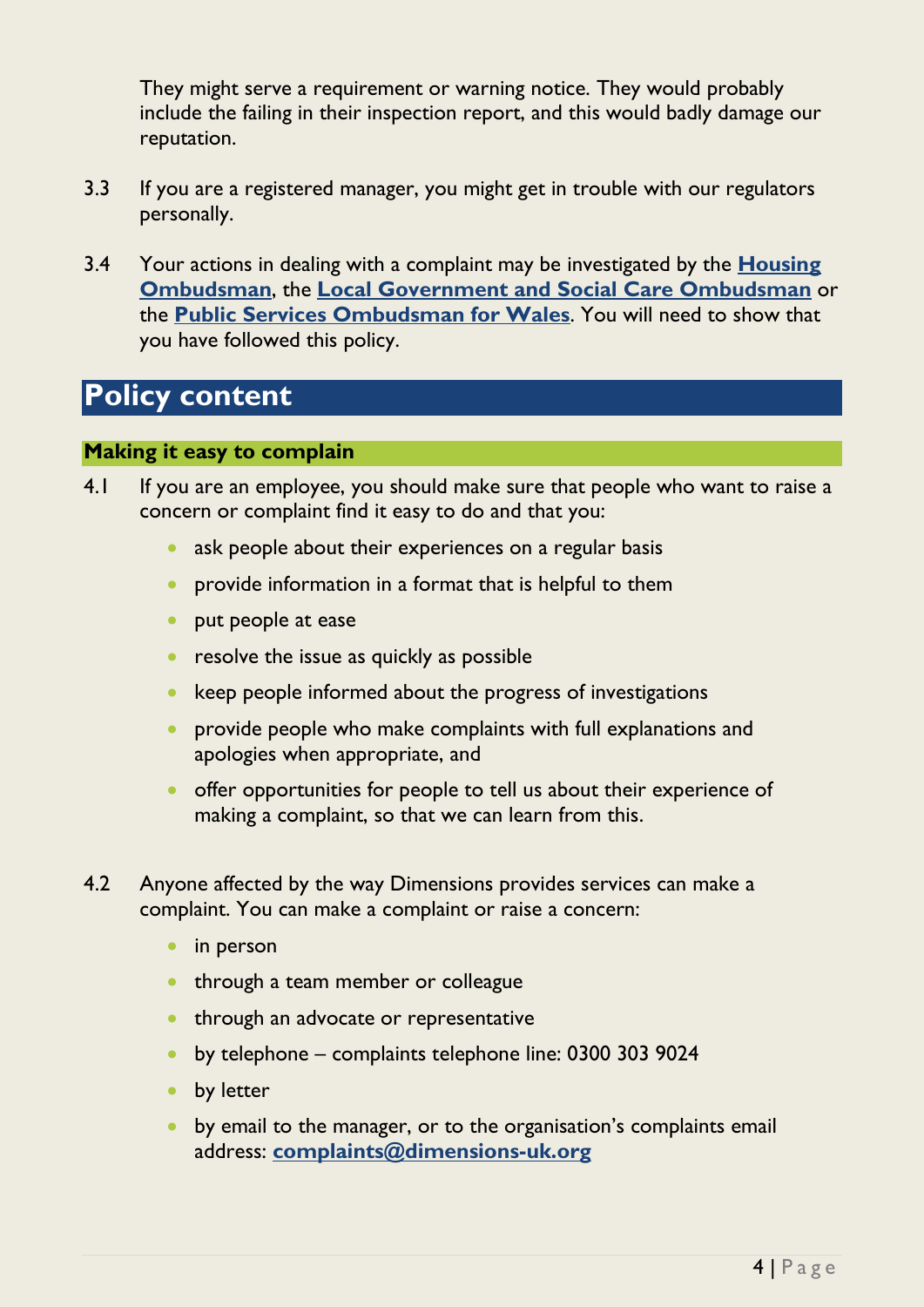- You can also make a complaint via our website: **<https://www.dimensions-uk.org/contact/making-complaint/>**
- <span id="page-4-0"></span>4.3 We have easy read versions of this policy:
	- **[What Dimensions does about complaints -](https://dimensionsuklimited.sharepoint.com/:b:/r/sites/intranet/Shared%20Documents/_DTMS%20Document%20Library/Policies/Communication,%20marketing%20and%20engagement/Concerns,%20complaints%20and%20compliments/What%20Dimensions%20does%20about%20complaints%20-%20Ask%20Listen%20Do%20-%20easy%20read%20policy.pdf?csf=1&web=1&e=nAqOnt) Ask Listen Do - easy [read policy](https://dimensionsuklimited.sharepoint.com/:b:/r/sites/intranet/Shared%20Documents/_DTMS%20Document%20Library/Policies/Communication,%20marketing%20and%20engagement/Concerns,%20complaints%20and%20compliments/What%20Dimensions%20does%20about%20complaints%20-%20Ask%20Listen%20Do%20-%20easy%20read%20policy.pdf?csf=1&web=1&e=nAqOnt)**
	- **[What Dimensions does about sharing a compliment -](https://dimensionsuklimited.sharepoint.com/:b:/r/sites/intranet/Shared%20Documents/_DTMS%20Document%20Library/Policies/Communication,%20marketing%20and%20engagement/Concerns,%20complaints%20and%20compliments/What%20Dimensions%20does%20about%20sharing%20a%20compliment%20-%20Ask%20Listen%20Do%20-%20easy%20read%20policy.pdf?csf=1&web=1&e=00ANkc) Ask Listen Do - [easy read policy](https://dimensionsuklimited.sharepoint.com/:b:/r/sites/intranet/Shared%20Documents/_DTMS%20Document%20Library/Policies/Communication,%20marketing%20and%20engagement/Concerns,%20complaints%20and%20compliments/What%20Dimensions%20does%20about%20sharing%20a%20compliment%20-%20Ask%20Listen%20Do%20-%20easy%20read%20policy.pdf?csf=1&web=1&e=00ANkc)**
- 4.4 We also have an animation, an audio version, as well as fact sheets for families too. Our complaints satisfaction survey is available in an easy read version. These are available as **[appendices](#page-17-0)** to the policy.
- 4.5 The **[Housing Ombudsman Service \(England\)](https://www.housing-ombudsman.org.uk/landlords-info/complaint-handling-code/)** can assist tenants with all aspects of their complaint at any stage in the complaints process.
- 4.6 Dimensions tenants, residents and the people we support are reminded of how to make a complaint as part of the biannual newsletters and the annual satisfaction survey.
- 4.7 We deal with anonymous complaints under the same procedure as complaints that aren't anonymous. However, it is better if contact details are provided, so we can tell the complainant the outcome of our investigation and ask them how well their complaint was handled.
- 4.8 A representative may complain on behalf of a tenant or person we support if:
	- the person has given consent for the representative to act on their behalf, or
	- the person cannot complain unaided and cannot give consent because they lack capacity, or
	- $\bullet$  the representative is acting in the person we support's best interests  $$ for example, where the matter complained about, if true, would be detrimental to the person.
- 4.9 If you are not satisfied that the representative is acting with the tenant's or person we support's consent or in their best interests, you must notify the representative in writing, and state the reason.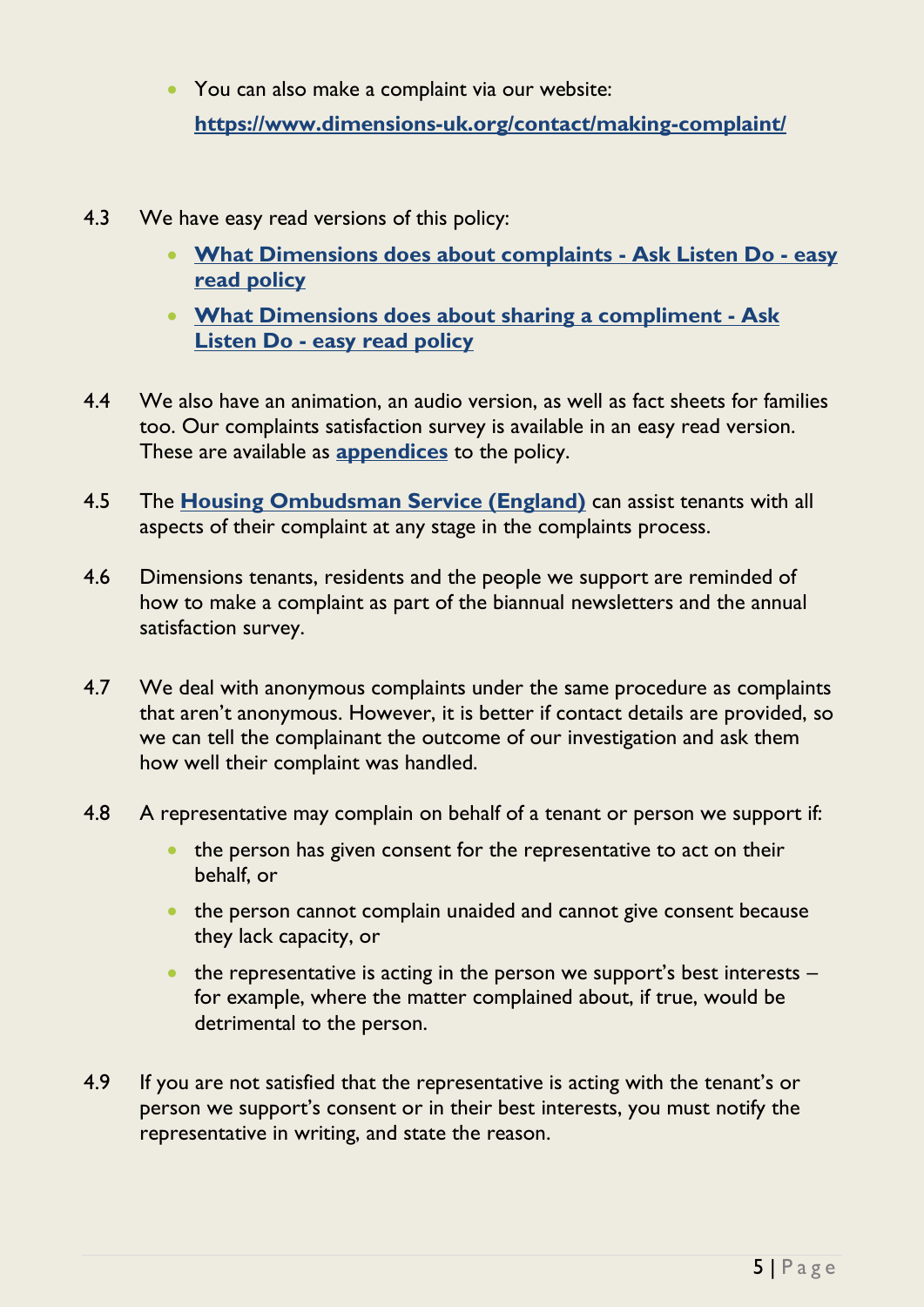- 4.10 If someone complains on behalf of a tenant or person we support, we will involve the person as much as possible. But we will always be mindful of not sharing data about a person without their consent.
- 4.11 If a person wishes to appoint an advocate, or you feel they may benefit from an advocate's help in making a complaint, you should do all you can to help them appoint one. Example national advocacy agencies include:
	- **The Advocacy People** contact details: **<https://www.theadvocacypeople.org.uk/>** Tel: 0330 440 9000
	- **PoHWER** contact details: **[www.pohwer.net](http://www.pohwer.net/)** Tel: 0300 456 2370

But bear in mind, there will be smaller local agencies in your area too.

- 4.12 If a person would like to speak with someone outside of Dimensions about support with making a complaint, or needs further advice, you can also direct them to their local **[Healthwatch](https://www.healthwatch.co.uk/)** or **[Citizens Advice](https://www.citizensadvice.org.uk/)**.
- 4.13 Dimensions Quality Officer has oversight of all complaints received into the organisation and will ensure engagement from relevant departments within the organisation to support the resolution of these. The Quality Officer can be contacted by our tenants, residents, the people we support and colleagues within the organisation for advice, or where the outcome of a complaint is unclear, to support impartiality and in the conclusion of the complaint.

#### <span id="page-5-0"></span>**Dealing with and investigating a concern or complaint**

- 5.1 We have 2 stages in our complaints process:
	- $\bullet$  Stage  $1$  complaint investigation
	- Stage  $2$  complaint appeal

This stage includes informing the complainant of their right to contact the Housing or Local Government Social Care Ombudsman if they unhappy with the outcome of their complaint appeal.

Steps to take when receiving a complaint are summarised in the **[Dealing with](#page-12-0)  [a concern or complaint flowchart](#page-12-0)** on page 12.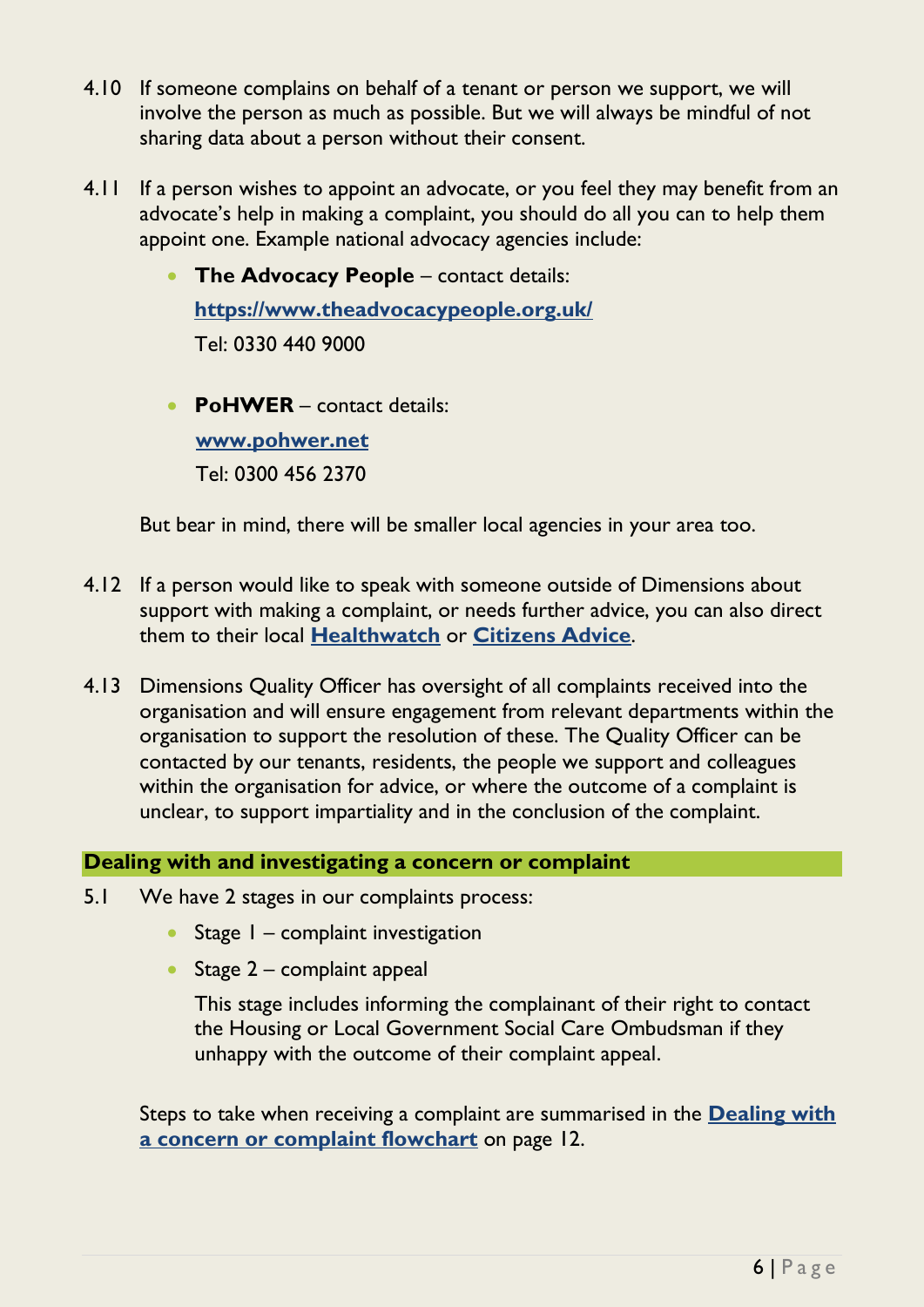#### **Stage 1 – complaint investigation**

- <span id="page-6-0"></span>5.2 We aim to handle concerns and complaints quickly, effectively and in a fair and honest way.
- 5.3 Often people feel more comfortable about suggesting improvements rather than complaining formally. These concerns or feedback should still be recorded on Radar, to help us learn from these. However, formal letters (as per the appendices to this policy) do not need to be sent in these instances. Refer to **[Dealing with a concern or complaint flowchart](#page-12-0)** on page 12 for further guidance.
- 5.4 If a complainant alerts us to possible abuse, neglect or a different criminal offence, we will tell the local authority's adult safeguarding team and the police, as appropriate. The safeguarding team/police will decide how to investigate and monitor outcomes. If somebody brings such an allegation to your attention, you must inform a more senior colleague immediately – that is, whether day or night, so they may take appropriate action. Please see the **[Safeguarding](https://dimensionsuklimited.sharepoint.com/:b:/r/sites/intranet/Shared%20Documents/_DTMS%20Document%20Library/Policies/Health%20and%20Safety/Safeguarding/Safeguarding%20policy.pdf?csf=1&web=1&e=CSS4xQ)  [policy](https://dimensionsuklimited.sharepoint.com/:b:/r/sites/intranet/Shared%20Documents/_DTMS%20Document%20Library/Policies/Health%20and%20Safety/Safeguarding/Safeguarding%20policy.pdf?csf=1&web=1&e=CSS4xQ)** and **[Accident and incident reporting policy](https://dimensionsuklimited.sharepoint.com/:b:/r/sites/intranet/Shared%20Documents/_DTMS%20Document%20Library/Policies/Health%20and%20Safety/Accident%20and%20incident%20reporting/Accident%20and%20incident%20reporting%20policy.pdf?csf=1&web=1&e=bhiZDM)** for more details.
- 5.5 Complaints relating to discrimination of people with protected characteristics might be unlawful under the **[Equality Act 2010](https://www.legislation.gov.uk/ukpga/2010/15/contents)**. Please see the **[Equality and](https://dimensionsuklimited.sharepoint.com/:b:/r/sites/intranet/Shared%20Documents/_DTMS%20Document%20Library/Policies/Colleagues%27%20behaviour%20and%20performance/Equality%20and%20diversity/Equality%20and%20diversity%20policy.pdf?csf=1&web=1&e=jrbjF3)  [diversity policy](https://dimensionsuklimited.sharepoint.com/:b:/r/sites/intranet/Shared%20Documents/_DTMS%20Document%20Library/Policies/Colleagues%27%20behaviour%20and%20performance/Equality%20and%20diversity/Equality%20and%20diversity%20policy.pdf?csf=1&web=1&e=jrbjF3)** for more details about this.
- 5.6 If a complainant involves more than our organisation in their complaint (Dimensions and a local authority for example), we must work with that organisation to provide a single response to complainants. Arrangements need to be in place to agree:
	- who should take the lead in co-ordinating the handling of the complaint
	- communicating with the complainant
	- **•** providing information that is reasonably requested, and
	- attending any meeting reasonably required.
- 5.7 If someone complains to us, and we aren't responsible for the care or service complained about, you should:
	- signpost them to the right organisation and provide the person with their contact details, and
	- $\bullet$  offer to share their concerns with the correct organisation you will need the person's permission to do this.
- 5.8 When you receive a concern or complaint you must: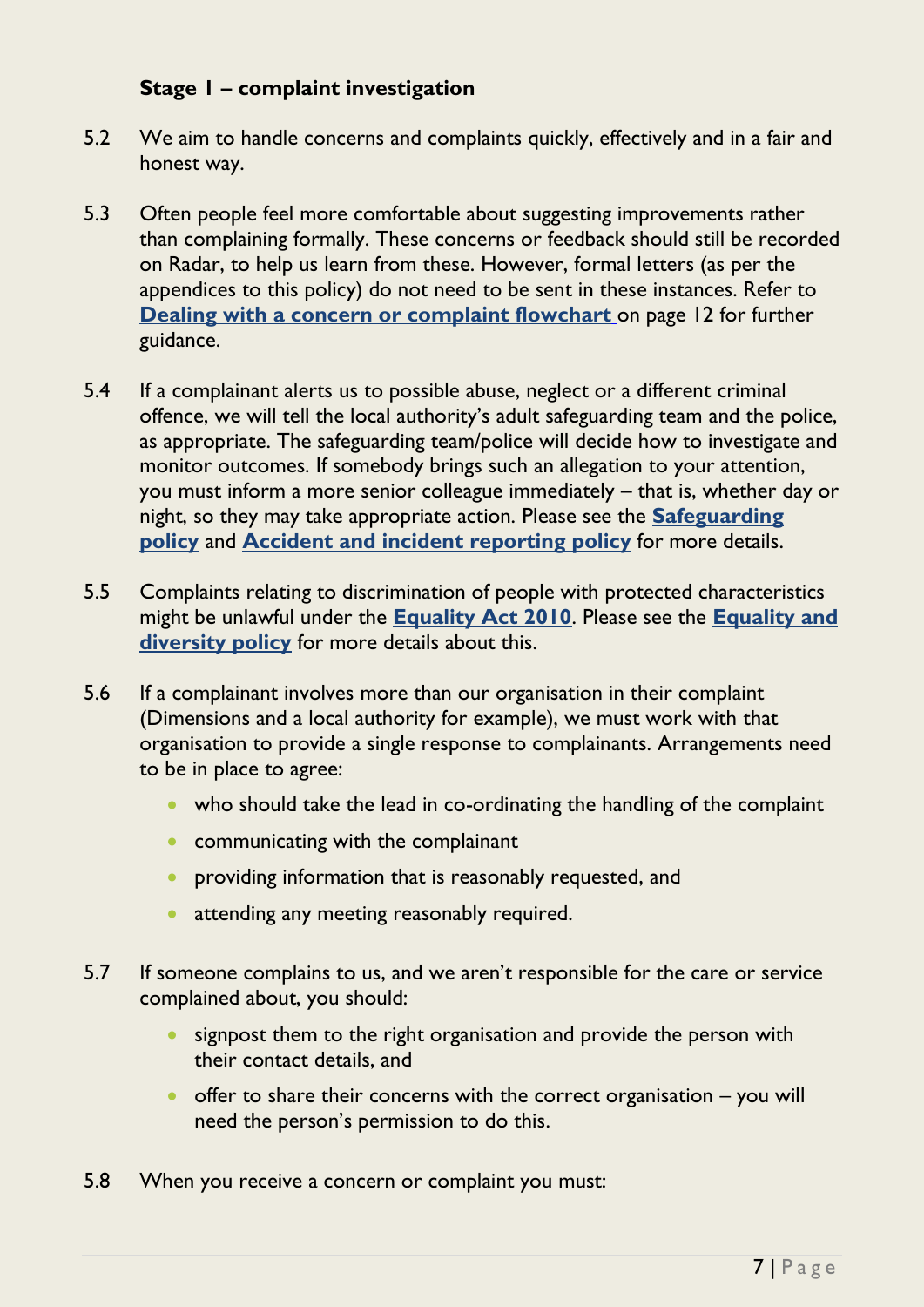- show empathy to the person raising the concern
- write down the complainant's contact details, if you don't already have them
- assure the complainant that any information they give you will be shared on a need-to-know basis only, as per our **[Confidentiality policy](https://dimensionsuklimited.sharepoint.com/:b:/r/sites/intranet/Shared%20Documents/_DTMS%20Document%20Library/Policies/Data%20handling%20and%20protection/Confidentiality/Confidentiality%20policy.pdf?csf=1&web=1&e=o7jdPO)**
- reassure them that we will not treat them or others unfairly if they choose to complain
- ask them what they would like to happen as a result of their complaint (the outcome) and record this in your report
- $\bullet$  take all reasonable steps to resolve the complaint informally that is, to their satisfaction but without the need for a full-blown investigation
- $\bullet$  if you cannot resolve their concern immediately, tell them what steps you are going to take to resolve it as soon as possible
- **If you are not a manager, whether or not you immediately resolve a** concern or complaint, you must inform your line manager as soon as possible and within 24 hours at most. If unable to inform your line manager within 24 hours, you must inform their line manager or the on call manager.
- 5.9 Operations directors, heads of service and their line managers are responsible for appointing investigators, including assigning them on Radar and where appropriate, may request the Quality & Compliance Team investigate.
- 5.10 You must appreciate that if you receive a concern or complaint that results in a safeguarding alert or even a police investigation, the Safeguarding procedure must be followed, but you still have the same duty to keep the complainant informed of the progress of the complaint and to update Radar.
- 5.11 As a locality manager, operations director or head of service, if a team member has not resolved the complaint already, inform the team member that you will contact the complainant. Make contact as soon as possible and within two working days at most to assure them that you will deal with their complaint. Send the complaint acknowledgement letter for the relevant entity, within five days. See **[appendices](#page-17-0)** for details and edit it as appropriate. Tell the complainant who will be investigating their complaint. Outline the expected timescales for completing your investigation. This should be within 15 working days of the date the person first raised their complaint. Upload this letter and any other associated documents to the Radar.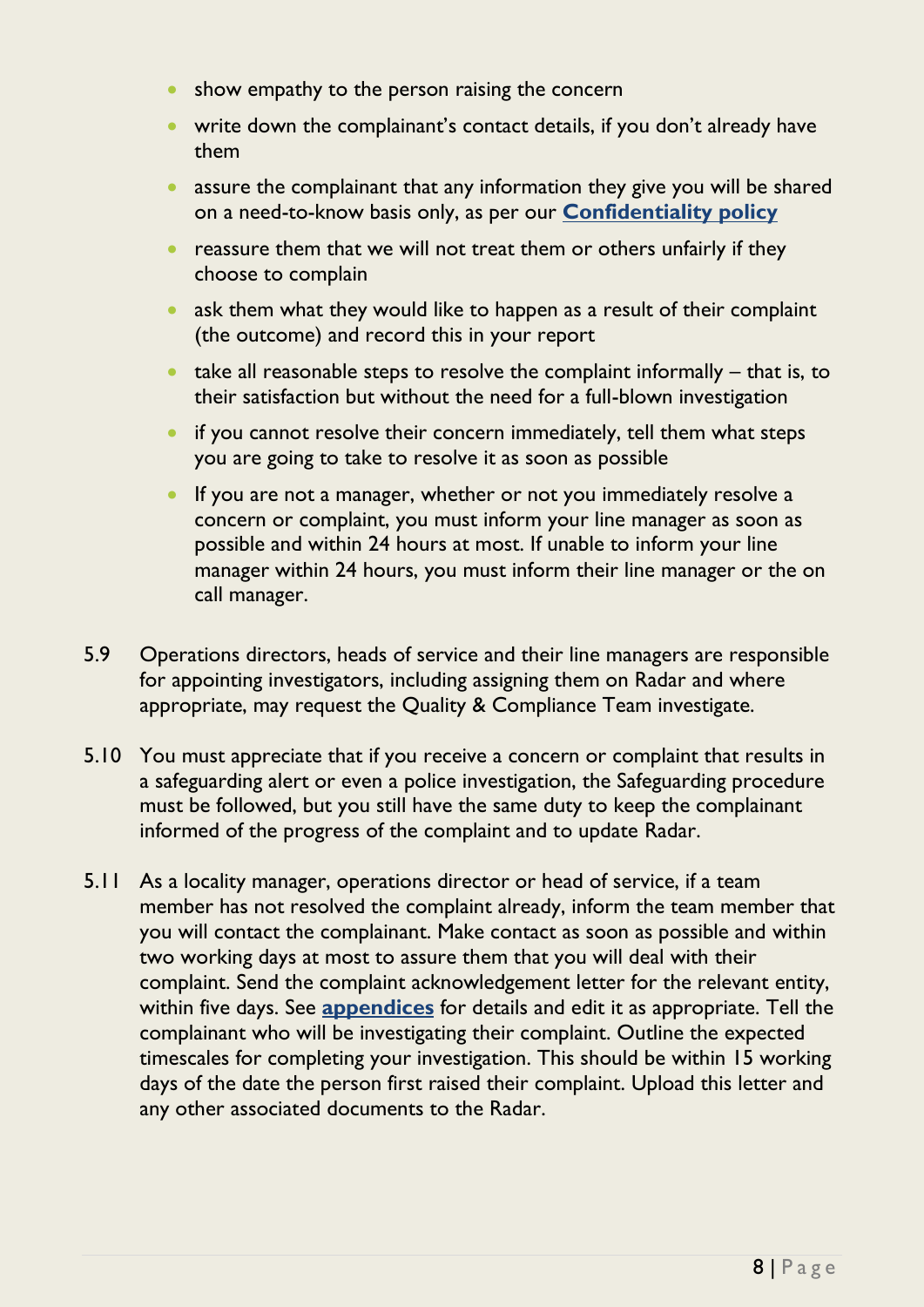- 5.12 You/the investigator should keep the person making the complaint informed about the investigation's progress, particularly if you are not able to resolve their complaint within 15 working days of the complaint being made. It is also important to record all developments on Radar.
- 5.13 If you cannot resolve the issue within 15 working days of the complaint being made, tell your line manager for a decision on how to proceed. The longest we should take to resolve a concern or complaint is 20 working days.

If a 20-working day resolution looks unlikely or impossible for whatever reason, your line manager will advise you on what exactly to communicate, in writing, to the person making the complaint. It may be the case, that they refer the complaint to our Quality & Compliance Team. In this case, the Quality & Compliance Team will keep the person informed of any revised timescales.

5.14 When you have finished your investigation, set out your conclusion and recommendations for action in the complaint resolution letter for the relevant business entity, See **[appendices](#page-17-0)** for the relevant complaint resolution letter for each entity. The complaint resolution letter includes an invitation to the complainant to complete a Customer complaint satisfaction survey, which is also available in easy read.

Before sending the letter to the person making the complaint, authorisation from your operations director, head of service, or more senior manager is required. Contact the complainant to talk through the findings and outcome of the investigation. If they are not satisfied with the findings and complaint outcome, inform them of their right to appeal. Details of how to appeal the complaint outcome are explained in the complaint resolution letter.

- 5.15 If an apology to the complainant is appropriate, you should consider if this falls under the HSCA Duty of Candour. See **Duty of candour [\(being open and](https://dimensionsuklimited.sharepoint.com/:b:/r/sites/intranet/Shared%20Documents/_DTMS%20Document%20Library/Policies/Processes%20for%20Operations/Duty%20of%20candour/Duty%20of%20candour%20(being%20open%20and%20honest)%20policy.pdf?csf=1&web=1&e=zJErhi)  [honest\)](https://dimensionsuklimited.sharepoint.com/:b:/r/sites/intranet/Shared%20Documents/_DTMS%20Document%20Library/Policies/Processes%20for%20Operations/Duty%20of%20candour/Duty%20of%20candour%20(being%20open%20and%20honest)%20policy.pdf?csf=1&web=1&e=zJErhi) policy**.
- 5.16 You may become aware of a complaint on social media. If this happens, do not attempt to address the matter yourself but inform the Marketing Team either by emailing them, **[marketingteam@dimensions-uk.org](mailto:marketingteam@dimensions-uk.org)**, or if out-of-hours, by messaging them on one of our social media accounts.
- 5.17 In the event of a complaint being received via social media, it will be referred to the complaints team and the relevant operational team as appropriate, in line with our **[website privacy policy](https://dimensions-uk.org/legal/website-privacy-policy/)** and in order that it follows our standard complaints procedure. We will always advise the complainant of the steps we are taking.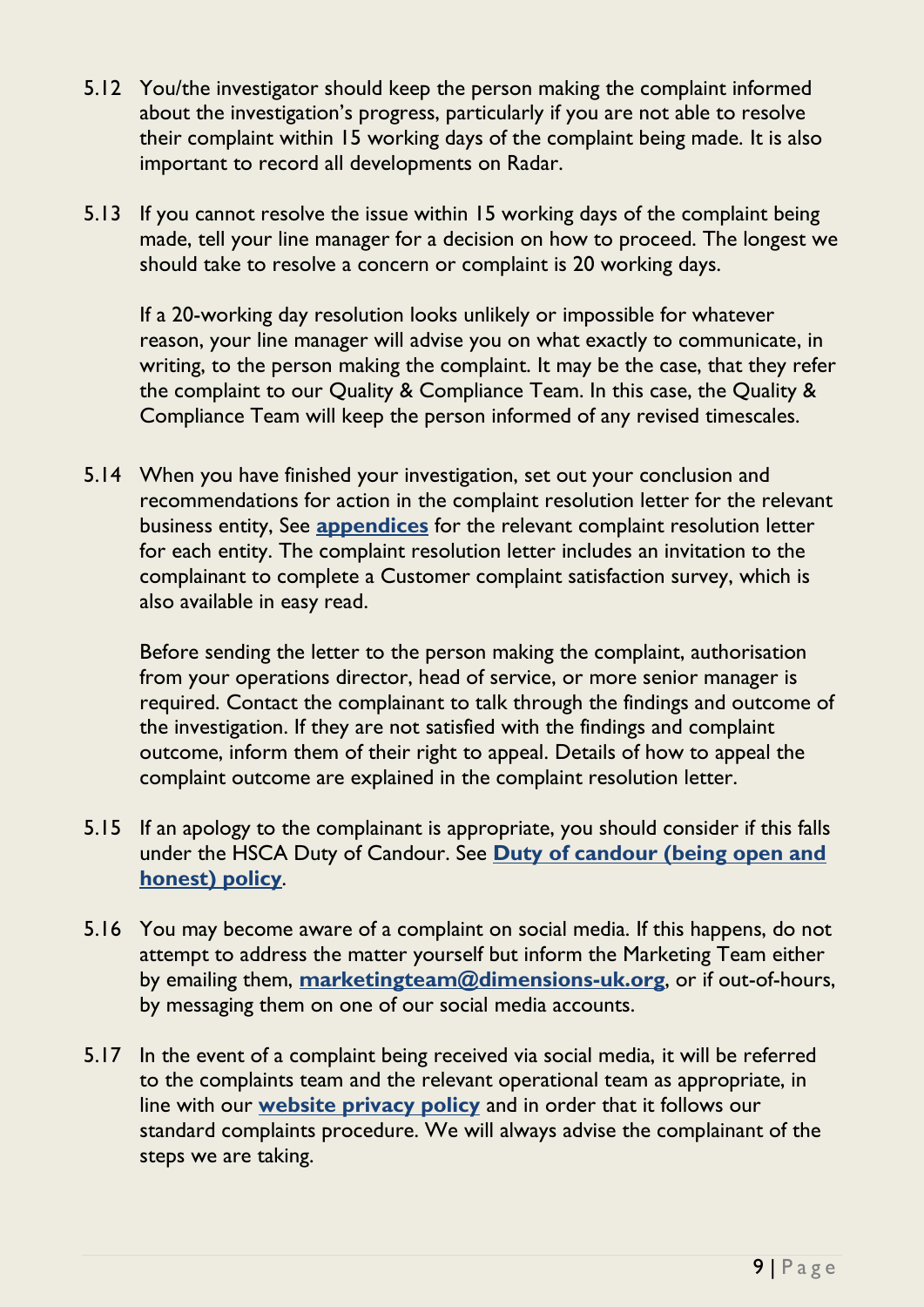#### **Stage 2 – complaint appeal**

- <span id="page-9-0"></span>5.18 If a person making a complaint is not happy with the outcome of their complaint, they have the right to appeal. Ideally, they should do this within two weeks of being informed of the outcome. Explain this complaint resolution letter. See **[appendices](#page-17-0)** for the relevant complaint resolution letter for each entity. Forward any requests for appeal to your operations director or head of service (or more senior manager, if appropriate) as soon as possible, so they may appoint an appeal investigator.
- 5.19 The investigator of an appeal should be senior to the original investigator.
- 5.20 As the investigator of an appeal, you should follow the same procedure for a first-time complaint. This means you have fifteen days to consider it. If it is going to take longer than this, you need to write to the complainant to tell them and explain why.
- 5.21 It also means recording the appeal on Radar, making reference to complaint ID number of the original complaint.
- 5.22 Contact the complainant to talk through the findings and outcome of the complaint appeal investigation. If your decision is to uphold the original decision not to uphold a complaint, then you must inform the complainant verbally and in your complaint appeal resolution letter of their right to contact the relevant ombudsman to ask them to review their complaint.
- 5.23 In England, this is the Local Government and Social Care Ombudsman (LG&SCO) (NB: The LG&SCO will not normally investigate a complaint until the provider has had an opportunity to respond and resolve matters):

 **Local Government and Social Care Ombudsman** Website: **[www.lgo.org.uk](http://www.lgo.org.uk/)** Tel: 0300 061 0614 Complaint appeal page: **<https://complaints.lgo.org.uk/>**

- 5.24 In Wales, inform the complainant that they may complain to the Public Services Ombudsman for Wales (PSOW). The PSOW can look into their complaint if the complainant, or person on whose behalf they are complaining, believes they:
	- have been treated unfairly or received a bad service through some failure on the part of the organisation providing it, or,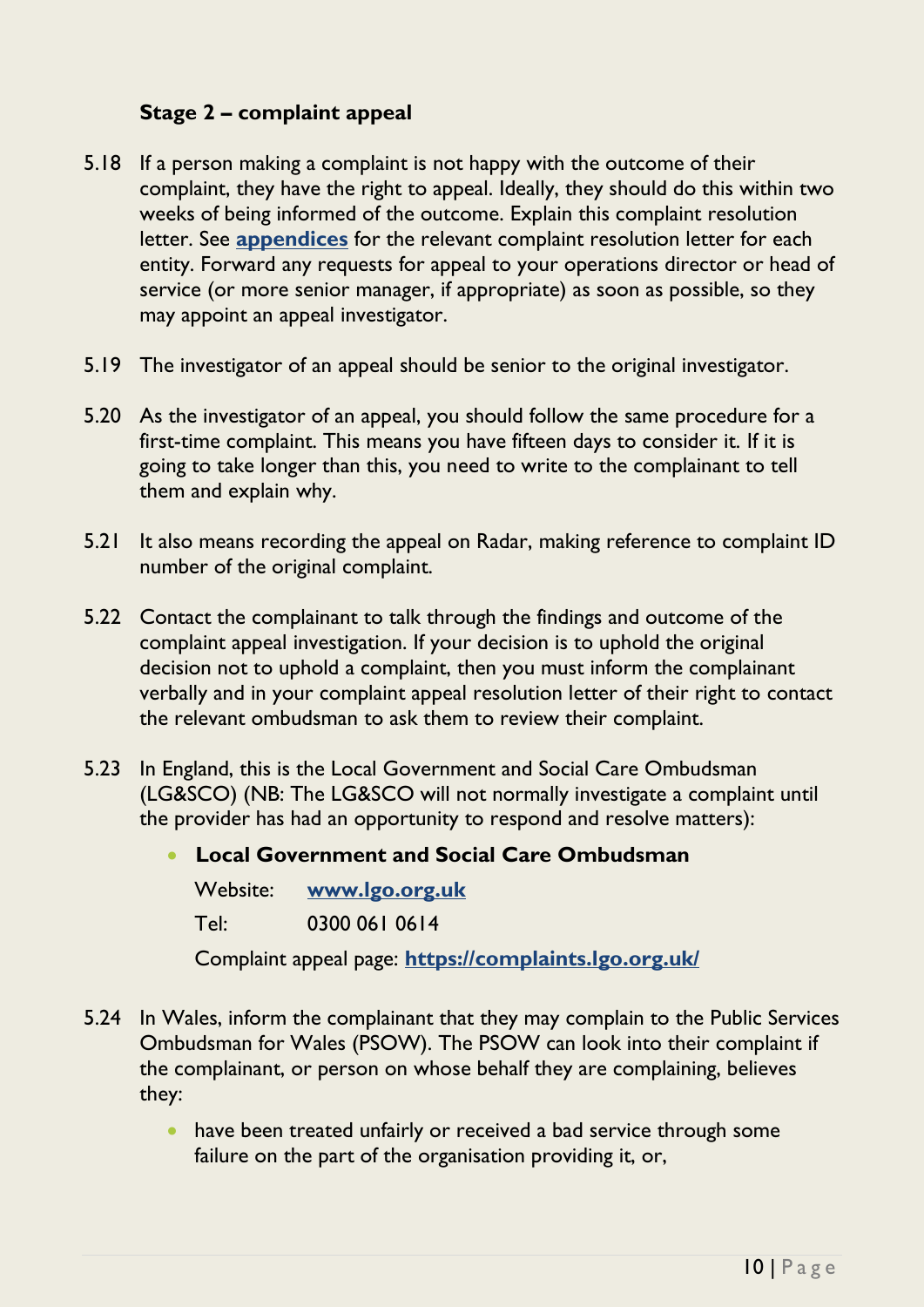have been disadvantaged personally by a service failure.

| <b>Public Services Ombudsman for Wales</b> |                                                    |  |
|--------------------------------------------|----------------------------------------------------|--|
| Phone:                                     | 0300 790 0203                                      |  |
| Email:                                     | ask@ombudsman-wales.org.uk                         |  |
| Website:                                   | www.ombudsman-wales.org.uk                         |  |
| Twitter:                                   | @OmbudsmanWales                                    |  |
| Address:                                   | I Ffordd yr Hen Gae<br>Pencoed<br><b>CF35 5LJ.</b> |  |

Complainants may also contact:

#### **Care Quality Commission**

| Website: | www.cqc.org.uk                                                         |
|----------|------------------------------------------------------------------------|
| Tel:     | 0300 061 6161                                                          |
| Address: | CQC<br>Citygate<br>Gallowgate<br>Newcastle upon Tyne<br><b>NEI 4PA</b> |

#### **Care Inspectorate Wales**

| Website: | https://careinspectorate.wales/                                                        |
|----------|----------------------------------------------------------------------------------------|
| Tel:     | 0300 790 0126                                                                          |
| Address: | <b>Welsh Government Office</b><br>Sarn Mynach<br>Llandudno Junction<br><b>LL31 9RZ</b> |

- the person's local authority (you **must** add its contact details to the person's accessible **[Making a complaint or speaking out Ask](https://dimensionsuklimited.sharepoint.com/:b:/r/sites/intranet/Shared%20Documents/_DTMS%20Document%20Library/Easy%20read/Making%20a%20complaint%20or%20speaking%20out%20Ask%20Listen%20Do%20easy%20read.pdf?csf=1&web=1&e=VLOWKk)  [Listen Do easy read](https://dimensionsuklimited.sharepoint.com/:b:/r/sites/intranet/Shared%20Documents/_DTMS%20Document%20Library/Easy%20read/Making%20a%20complaint%20or%20speaking%20out%20Ask%20Listen%20Do%20easy%20read.pdf?csf=1&web=1&e=VLOWKk)** booklet)
- the person's landlord.
- 5.25 The Housing Ombudsman Service (England) can assist tenants with all aspects of their complaint at any stage in the complaints process. Dimensions tenants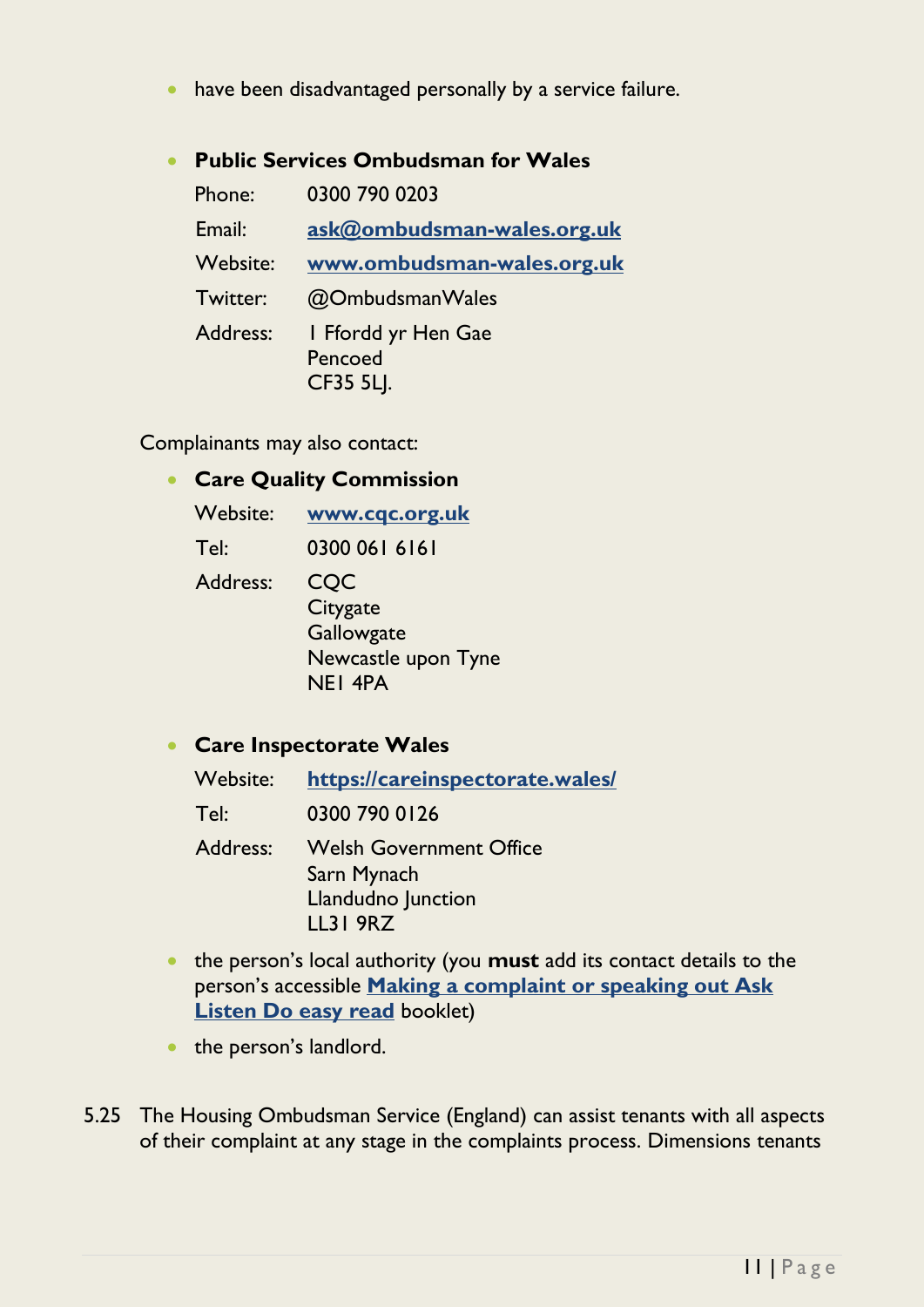or their representatives can refer to the Housing Ombudsman Service if they are not happy with our response to a complaint:

### **Housing Ombudsman Service**

| Website: | www.housing-ombudsman.org.uk                     |  |  |
|----------|--------------------------------------------------|--|--|
| Tel:     | 0300 111 3000                                    |  |  |
| Address: | <b>PO Box 152</b><br>Liverpool<br><b>L33 7WQ</b> |  |  |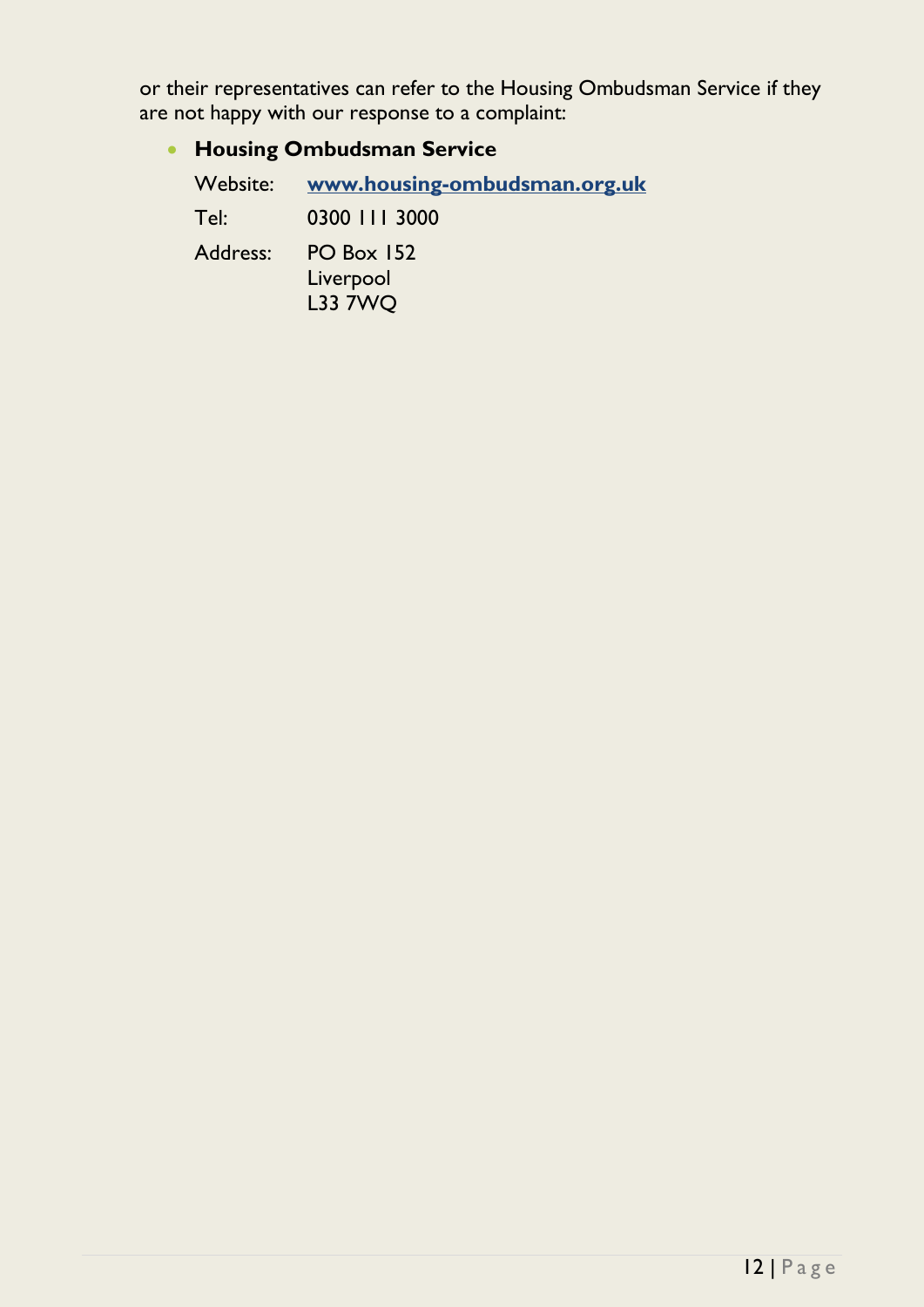#### **Dealing with a concern or complaint flowchart**

#### <span id="page-12-0"></span>**Stage 1**



contact the Housing or Local Government Social Care Ombudsman.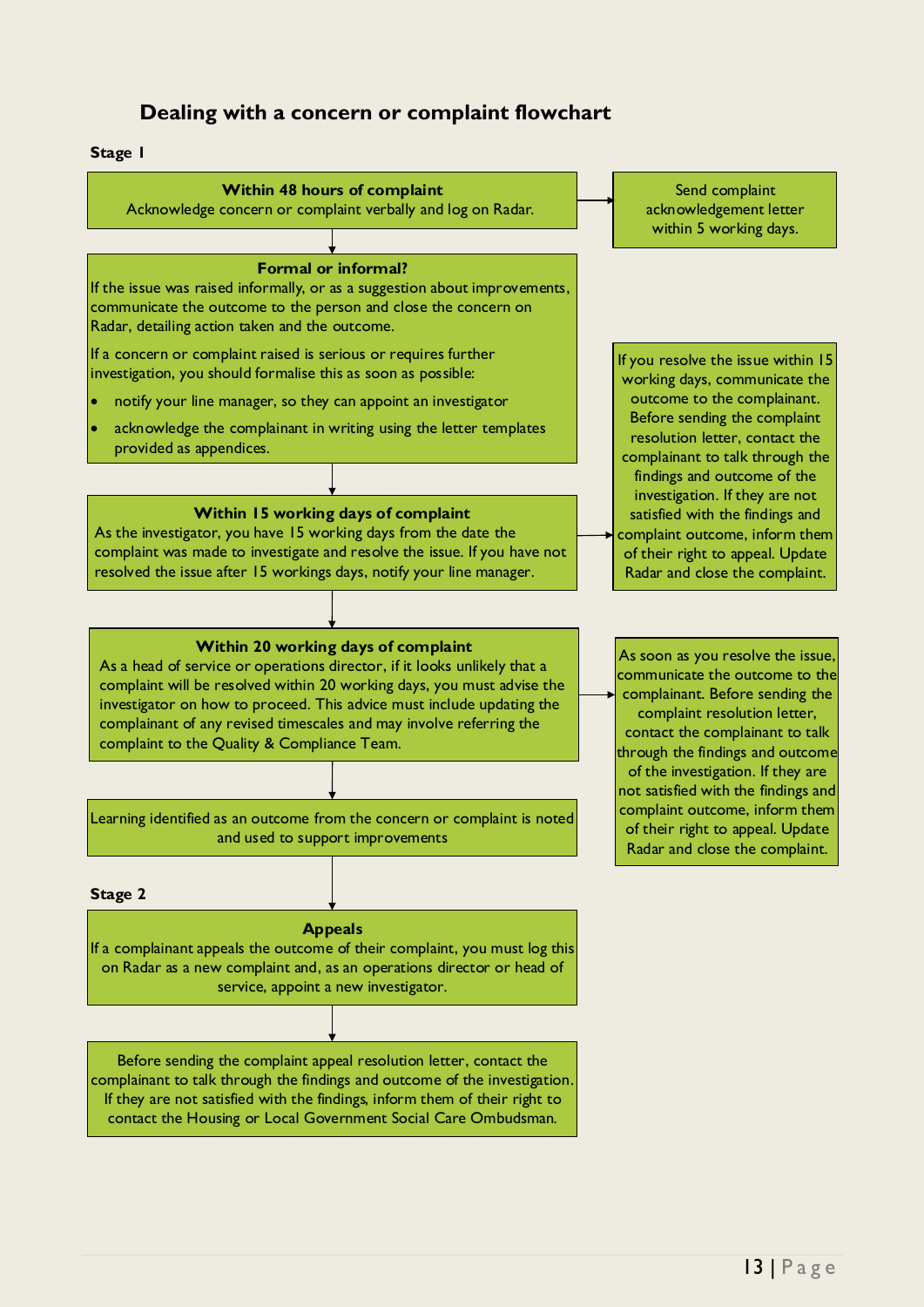#### <span id="page-13-0"></span>**Reasons why we might not investigate a complaint**

#### **A complaint has already been investigated and resolved**

6.1 If we have followed our complaints policy, including the appeals process, we will not reinvestigate a previous complaint made and will write to the complainant informing them of this, signposting them to the Housing or Local Government and Social Care Ombudsman.

#### **Time limits**

- 6.2 Complainants should complain as soon after the date on which the event occurred or came to their notice. If a complaint is received more than twelve months later, we may not be able to investigate properly. But we shall also consider whether there was good reason for not making the complaint sooner and whether, despite the delay, it is still possible to investigate the complaint effectively and fairly. The decision whether or not to investigate will be made by the Group Executive Team, one of whom will also inform the complainant of the reasons why. If the Executive Team can't come to a decision, they will refer to the chair of the Group Audit and Risk Committee to make the decision on behalf of the Board.
- 6.3 If a complainant wishes to appeal the outcome of their complaint and the appeal is received more than twelve months later, we may not be able to investigate properly. But we shall also consider whether there was good reason for not making the appeal sooner and whether, despite the delay, it is still possible to investigate the complaint appeal effectively and fairly. We may not be able to review our decision unless the complainant can show their appeal:
	- is based on important evidence that contains facts that were not accurate, and the complainant can show this using readily available information, or
	- there is new and relevant information that was not previously available, and which affects the decision made.

The decision whether or not to investigate a complaint appeal will be made by the Group Executive Team, one of whom will also inform the complainant of the reasons why. If the Executive Team can't come to a decision, they will refer to the chair of the Group Audit Committee to make the decision on behalf of the Board.

#### **Unreasonable complainant behaviour**

6.4 Unreasonable and unreasonably persistent complainants are those who, because of the nature or frequency of their contact with the organisation, hinder our consideration of their, or other people's, complaints.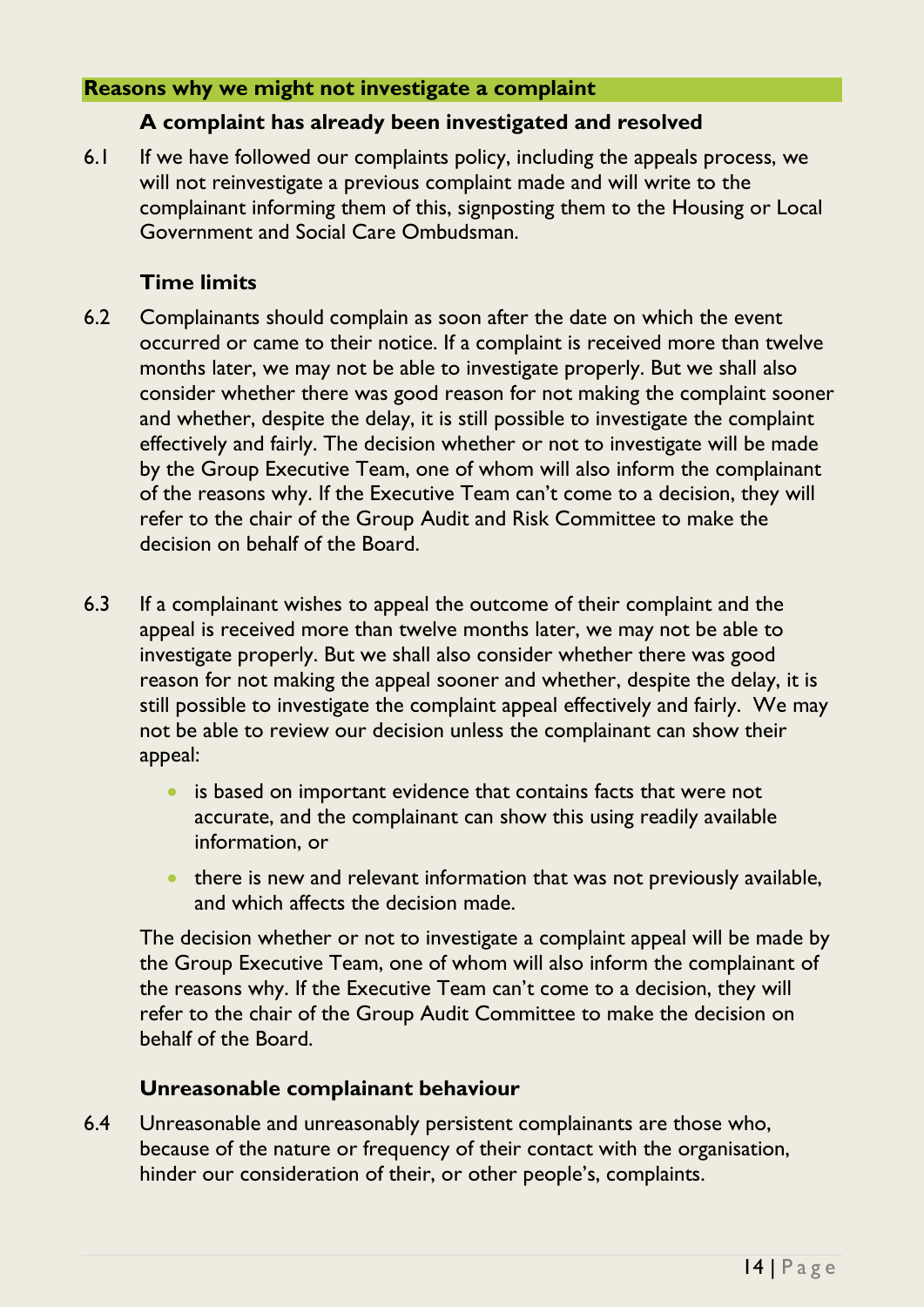- 6.5 We will not tolerate deceitful, abusive, offensive, threatening or other forms of unacceptable behaviour from complainants. When it occurs, we will take proportionate action to protect the wellbeing of our employees and the integrity of our processes.
- 6.6 In most instances when we consider someone's behaviour is unreasonable, we will explain why and ask them to change it. We will also warn them that, if the behaviour continues, we may take action to restrict their contact with our offices/teams. Where the behaviour is so extreme that it threatens the immediate safety and welfare of our employees, we may report the matter to the police or consider taking legal action. In such cases, we may not give the complainant prior warning.

#### **Legal proceedings**

- 6.7 Where legal proceedings have commenced between a tenant and Dimensions as the Landlord, we may not be able to investigate a complaint. Dimensions will take steps to ensure that tenants are not left without a response for lengthy periods of time, for example, where a letter before action has been received or issued but no court proceedings are started or settlement agreement reached. A tenant has the right to challenge this decision by bringing their complaint to the Housing Ombudsman. Where appropriate the Housing Ombudsman will instruct Dimensions as the Landlord take on the complaint.
- 6.8 The decision whether not to investigate will be made by the Group Executive Team or chair of the Group Audit and Risk Committee as per paragraph 6.2. They will also inform the complainant of the reasons why.

#### <span id="page-14-0"></span>**Recording and monitoring**

- 7.1 We have to show how we have handled complaints to various statutory bodies. You should log concerns, complaints and compliments on Radar, as quickly as possible, or ensure this has been completed. This includes uploading all relevant documents – for example written correspondence to and from complainants and investigation reports.
- 7.2 For details on how to use Radar, see the following guides:
	- **[Guide to logging a complaint on Radar and learning](https://dimensionsuklimited.sharepoint.com/:b:/r/sites/intranet/Shared%20Documents/_DTMS%20Document%20Library/IT/RADAR/Guide%20to%20logging%20a%20complaint%20on%20Radar%20and%20learning.pdf?csf=1&web=1&e=Ihh5MI)**
	- **[Guide to logging a compliment on Radar and learning](https://dimensionsuklimited.sharepoint.com/:b:/r/sites/intranet/Shared%20Documents/_DTMS%20Document%20Library/IT/RADAR/Guide%20to%20logging%20a%20compliment%20on%20Radar%20and%20learning.pdf?csf=1&web=1&e=BkVzUw)**
	- **[Guide to logging a concern on Radar and learning](https://dimensionsuklimited.sharepoint.com/:b:/r/sites/intranet/Shared%20Documents/_DTMS%20Document%20Library/IT/RADAR/Guide%20to%20logging%20a%20concern%20on%20Radar%20and%20learning.pdf?csf=1&web=1&e=d6v4o7)**
	- **[Guide to logging an appeal on Radar and learning](https://dimensionsuklimited.sharepoint.com/:b:/r/sites/intranet/Shared%20Documents/_DTMS%20Document%20Library/IT/RADAR/Guide%20to%20logging%20an%20appeal%20on%20Radar%20and%20learning.pdf?csf=1&web=1&e=kMuCgk)**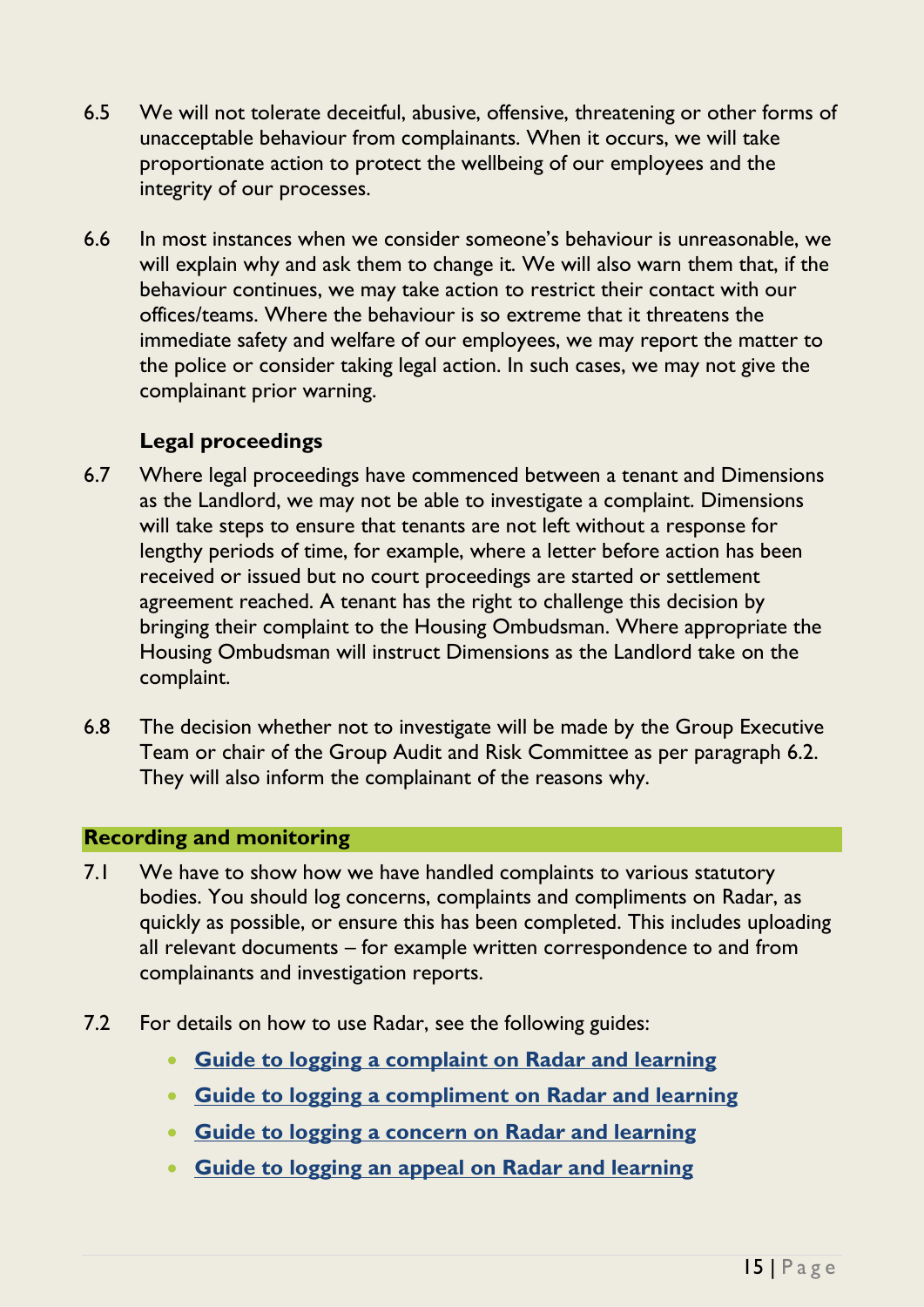- 7.3 As far as we are able that is, based on information that people making complaints provide – we will analyse Dimensions' response to complaints in relation to diversity and address any issues of inequality we identify.
- 7.4 Where required, we will share information on complaints with our regulators but we will depersonalise data to preserve confidentiality as per Data Protection Act (2018). (See **[Data handling and](https://dimensionsuklimited.sharepoint.com/:b:/r/sites/intranet/Shared%20Documents/_DTMS%20Document%20Library/Policies/Data%20handling%20and%20protection/Data%20handling%20and%20protection/Data%20handling%20and%20protection%20policy.pdf?csf=1&web=1&e=R7DRzp) protection policy**.)

#### <span id="page-15-0"></span>**Compliments**

- 8.1 The recording of compliments is not a regulatory requirement. However, our regulators do take compliments into consideration when making judgments about our services, so it is important that we are able to evidence them.
- 8.2 As a manager, you should consider:
	- the learning the feedback provides
	- the positive impact on team members' morale that acknowledgement of good work has, and
	- how well it reflects on your management performance.
- 8.2 All compliments should also be recorded on Radar. You may do this for compliments paid verbally, but you may also offer people the opportunity to record their compliment themselves using the **[What Dimensions does](https://dimensionsuklimited.sharepoint.com/:b:/r/sites/intranet/Shared%20Documents/_DTMS%20Document%20Library/Policies/Communication,%20marketing%20and%20engagement/Concerns,%20complaints%20and%20compliments/What%20Dimensions%20does%20about%20sharing%20a%20compliment%20-%20Ask%20Listen%20Do%20-%20easy%20read%20policy.pdf?csf=1&web=1&e=KsqBON)  [about sharing a compliment -](https://dimensionsuklimited.sharepoint.com/:b:/r/sites/intranet/Shared%20Documents/_DTMS%20Document%20Library/Policies/Communication,%20marketing%20and%20engagement/Concerns,%20complaints%20and%20compliments/What%20Dimensions%20does%20about%20sharing%20a%20compliment%20-%20Ask%20Listen%20Do%20-%20easy%20read%20policy.pdf?csf=1&web=1&e=KsqBON) Ask Listen Do - easy read policy** booklet.

# **Relevant legislation, guidance and related polices and templates**

#### **Legislation**

- 9.1 The Health and Social Care Act 2008 (Regulated Activities) (Amendment) Regulations 2015
- 9.2 The Social Services Complaints Procedure (Wales) Regulations 2014
- 9.3 The Local Authority Social Services and National Health Service Complaints (England) Regulations 2009
- 9.4 Data Protection Act 2018
- 9.5 General Data Protection Regulations (UK-GDPR)
- 9.6 Equality Act 2010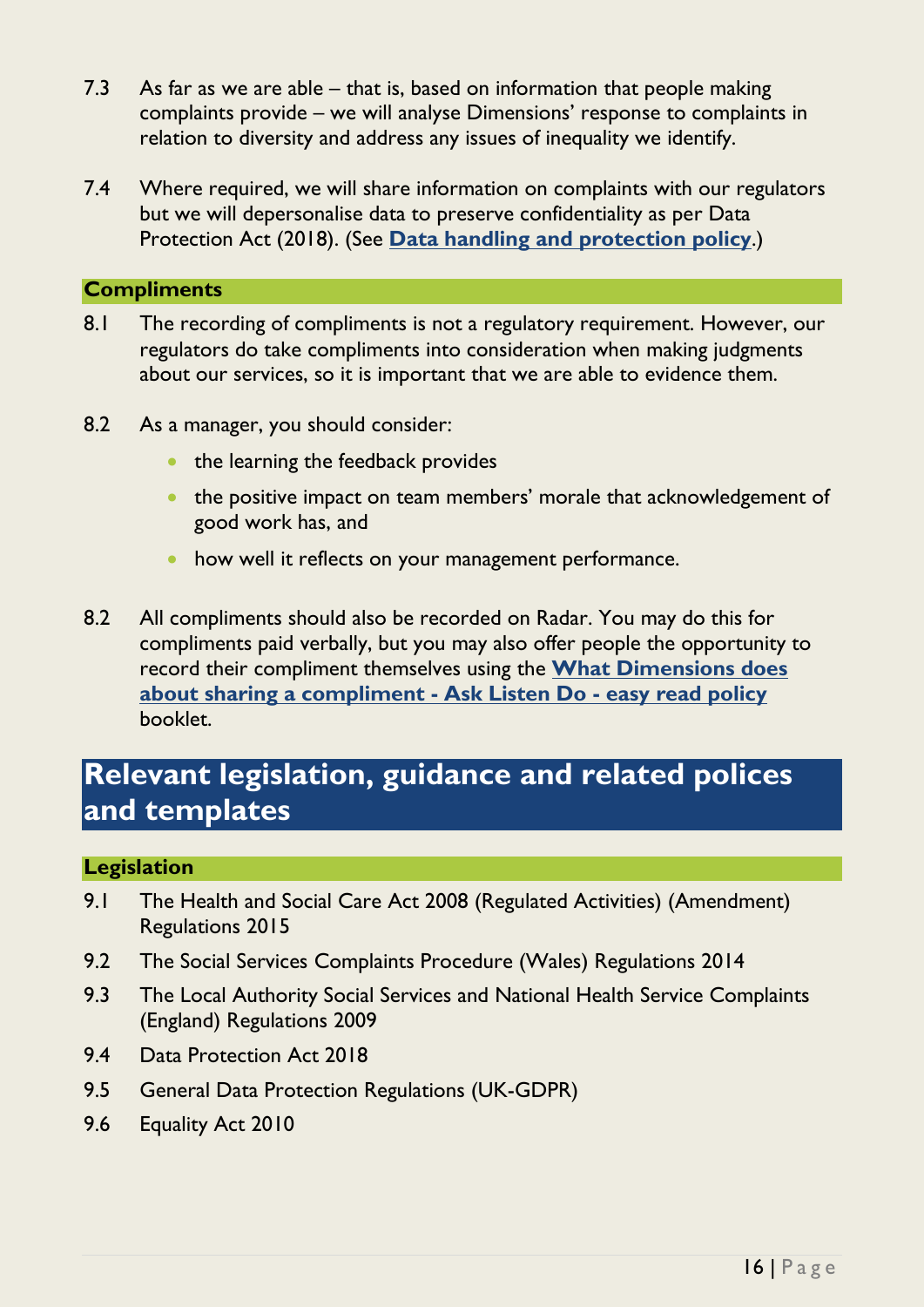#### **Guidance**

- 10.1 *Guidance for providers on meeting the regulations* (Care Quality Commission, 2015)
- 10.2 *National Minimum Standards for Domiciliary Care Agencies in Wales* (The Welsh Assembly Government, 2004)
- 10.3 *The Regulatory Standards for Social Housing in England: Tenant Involvement and Empowerment Standard* Regulator of Social Housing
- 10.4 *My expectations for raising concerns and complaints* (Local Government Ombudsman; Healthwatch; Parliamentary Health Ombudsman, England 2014)
- 10.5 **[Complaints about charities guidance \(CC47\)](https://www.gov.uk/government/publications/complaints-about-charities/complaints-about-charities)** (The Charity Commission – GOV.UK)
- 10.6 Quality Matters Acting on compliments, feedback and complaints about adult social care – a good practice guide for adult social care practitioners
- 10.7 **[NHS England](https://www.england.nhs.uk/learning-disabilities/about/ask-listen-do/) – Ask Listen Do** The Ask Listen Do project is aimed at supporting organisations to learn from and improve the experiences of people with a learning disability, autism or both, their families and carers when giving feedback, raising a concern or making a complaint.
- 10.8 **Reasonable adjustments [for people with a learning disability](https://www.gov.uk/government/collections/reasonable-adjustments-for-people-with-a-learning-disability)** (GOV.UK)
- 10.9 **[The Housing Ombudsman's Complaint Handling Code](https://www.housing-ombudsman.org.uk/wp-content/uploads/2020/11/Complaint-Handling-Code.pdf)** provides good practice for landlords on fair and effective complaint handling

#### **Group policies**

- 11.1 Accessible information standard
- 11.2 Data handling and protection
- 11.3 Accident and incident reporting
- 11.4 Confidentiality
- 11.5 Disciplinary
- 11.6 Grievance
- 11.7 Whistleblowing
- 11.8 Anti-social behaviour and harassment
- 11.9 Building maintenance
- 11.10 Compensation
- 11.11 Eviction
- 11.12 Rent and charge setting
- 11.13 Tenant involvement and empowerment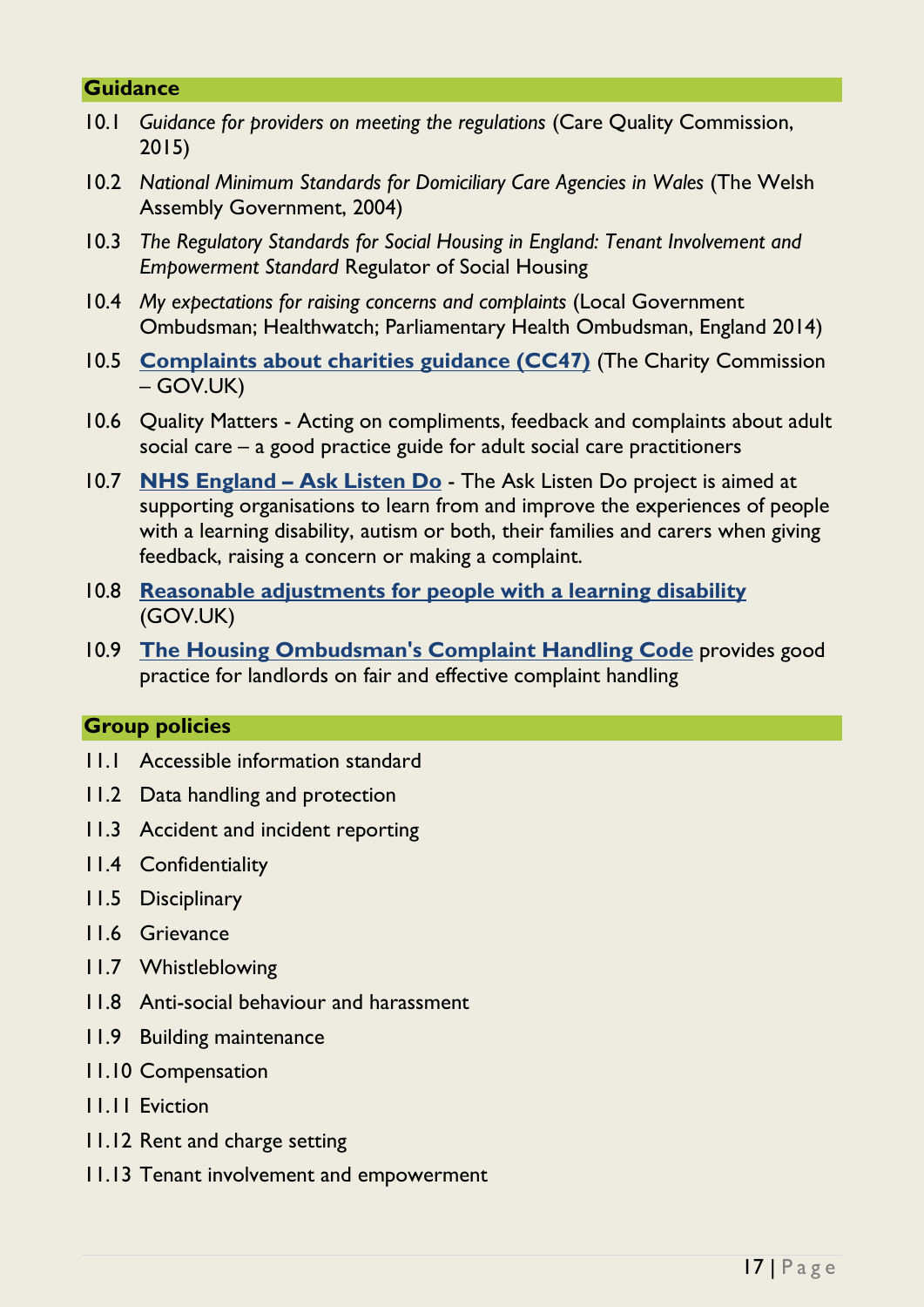11.14 On call

- 11.15 Safeguarding
- 11.16 Duty of candour (being open and honest)
- 11.17 Equality and diversity
- 11.18 **[What Dimensions does about complaints -](https://dimensionsuklimited.sharepoint.com/:b:/r/sites/intranet/Shared%20Documents/_DTMS%20Document%20Library/Policies/Communication,%20marketing%20and%20engagement/Concerns,%20complaints%20and%20compliments/What%20Dimensions%20does%20about%20complaints%20-%20Ask%20Listen%20Do%20-%20easy%20read%20policy.pdf?csf=1&web=1&e=nAqOnt) Ask Listen Do - easy read [policy](https://dimensionsuklimited.sharepoint.com/:b:/r/sites/intranet/Shared%20Documents/_DTMS%20Document%20Library/Policies/Communication,%20marketing%20and%20engagement/Concerns,%20complaints%20and%20compliments/What%20Dimensions%20does%20about%20complaints%20-%20Ask%20Listen%20Do%20-%20easy%20read%20policy.pdf?csf=1&web=1&e=nAqOnt)**
- 11.19 **[What Dimensions does about sharing a compliment -](https://dimensionsuklimited.sharepoint.com/:b:/r/sites/intranet/Shared%20Documents/_DTMS%20Document%20Library/Policies/Communication,%20marketing%20and%20engagement/Concerns,%20complaints%20and%20compliments/What%20Dimensions%20does%20about%20sharing%20a%20compliment%20-%20Ask%20Listen%20Do%20-%20easy%20read%20policy.pdf?csf=1&web=1&e=zy0q2o) Ask Listen Do - [easy read policy](https://dimensionsuklimited.sharepoint.com/:b:/r/sites/intranet/Shared%20Documents/_DTMS%20Document%20Library/Policies/Communication,%20marketing%20and%20engagement/Concerns,%20complaints%20and%20compliments/What%20Dimensions%20does%20about%20sharing%20a%20compliment%20-%20Ask%20Listen%20Do%20-%20easy%20read%20policy.pdf?csf=1&web=1&e=zy0q2o)**

<span id="page-17-0"></span>**Related procedures, decision flowcharts, forms and so on**

- 12.1 **[Making a complaint or speaking out Ask Listen Do easy read](https://dimensionsuklimited.sharepoint.com/:b:/r/sites/intranet/Shared%20Documents/_DTMS%20Document%20Library/Easy%20read/Making%20a%20complaint%20or%20speaking%20out%20Ask%20Listen%20Do%20easy%20read.pdf?csf=1&web=1&e=FGk2qF)**
- 12.2 **[Making a complaint or speaking out Ask Listen Do easy read](https://dimensionsuklimited.sharepoint.com/:b:/r/sites/intranet/Shared%20Documents/_DTMS%20Document%20Library/Easy%20read/Making%20a%20complaint%20or%20speaking%20out%20Ask%20Listen%20Do%20easy%20read%20(interactive).pdf?csf=1&web=1&e=B9FKpf)  [\(interactive\)](https://dimensionsuklimited.sharepoint.com/:b:/r/sites/intranet/Shared%20Documents/_DTMS%20Document%20Library/Easy%20read/Making%20a%20complaint%20or%20speaking%20out%20Ask%20Listen%20Do%20easy%20read%20(interactive).pdf?csf=1&web=1&e=B9FKpf)**
- 12.3 **[Making a complaint or speaking out audio version](https://audioboom.com/posts/7853856-making-a-complaint-or-speaking-out) (audioboom.com)**
- 12.4 **[How to make a complaint animation \(youtube.com\)](https://www.youtube.com/watch?v=vt9DTgFEBUY) (youtube.com)**
- 12.5 **Facts for Families – [When things go wrong](https://dimensions-uk.org/wp-content/uploads/Facts-for-Families-When-things-go-wrong-how-to-make-a-complaint.pdf) – how to make a [complaint](https://dimensions-uk.org/wp-content/uploads/Facts-for-Families-When-things-go-wrong-how-to-make-a-complaint.pdf)**
- 12.7 **Facts for Families – [Sharing a compliment](https://dimensions-uk.org/wp-content/uploads/Facts-for-Families-Sharing-a-compliment.pdf)**
- 12.7 **[What to do if you are unhappy with your home Ask Listen Do easy](https://dimensionsuklimited.sharepoint.com/:b:/r/sites/intranet/Shared%20Documents/_DTMS%20Document%20Library/Easy%20read/What%20to%20do%20if%20you%20are%20unhappy%20with%20your%20home%20Ask%20Listen%20Do%20easy%20read.pdf?csf=1&web=1&e=w5KsAe)  [read](https://dimensionsuklimited.sharepoint.com/:b:/r/sites/intranet/Shared%20Documents/_DTMS%20Document%20Library/Easy%20read/What%20to%20do%20if%20you%20are%20unhappy%20with%20your%20home%20Ask%20Listen%20Do%20easy%20read.pdf?csf=1&web=1&e=w5KsAe)**
- 12.8 **[Guide to logging a complaint on Radar and learning](https://dimensionsuklimited.sharepoint.com/:b:/r/sites/intranet/Shared%20Documents/_DTMS%20Document%20Library/IT/RADAR/Guide%20to%20logging%20a%20complaint%20on%20Radar%20and%20learning.pdf?csf=1&web=1&e=Ihh5MI)**
- 12.9 **[Guide to logging a compliment on Radar and learning](https://dimensionsuklimited.sharepoint.com/:b:/r/sites/intranet/Shared%20Documents/_DTMS%20Document%20Library/IT/RADAR/Guide%20to%20logging%20a%20compliment%20on%20Radar%20and%20learning.pdf?csf=1&web=1&e=BkVzUw)**
- 12.10 **[Guide to logging a concern on Radar and learning](https://dimensionsuklimited.sharepoint.com/:b:/r/sites/intranet/Shared%20Documents/_DTMS%20Document%20Library/IT/RADAR/Guide%20to%20logging%20a%20concern%20on%20Radar%20and%20learning.pdf?csf=1&web=1&e=d6v4o7)**
- 12.11 **[Guide to logging an appeal on Radar and learning](https://dimensionsuklimited.sharepoint.com/:b:/r/sites/intranet/Shared%20Documents/_DTMS%20Document%20Library/IT/RADAR/Guide%20to%20logging%20an%20appeal%20on%20Radar%20and%20learning.pdf?csf=1&web=1&e=kMuCgk)**
- 12.12 **[Complaints form \(interactive email version\)](https://dimensionsuklimited.sharepoint.com/:b:/r/sites/intranet/Shared%20Documents/_DTMS%20Document%20Library/Policies/Communication,%20marketing%20and%20engagement/Concerns,%20complaints%20and%20compliments/Supporting%20documents/Concerns,%20complaints%20and%20compliments%20-%20Dimensions%20complaints%20form%20(interactive%20email%20version).pdf?csf=1&web=1&e=ziPgho)**
- 12.13 **[Complaints form \(printers version\)](https://dimensionsuklimited.sharepoint.com/:b:/r/sites/intranet/Shared%20Documents/_DTMS%20Document%20Library/Policies/Communication,%20marketing%20and%20engagement/Concerns,%20complaints%20and%20compliments/Supporting%20documents/Concerns,%20complaints%20and%20compliments%20-%20Dimensions%20complaints%20form%20(printers%20version).pdf?csf=1&web=1&e=AXh773)**
- 12.14 **[Complaint acknowledgement letter](https://dimensionsuklimited.sharepoint.com/:w:/r/sites/intranet/Shared%20Documents/_DTMS%20Document%20Library/Policies/Communication,%20marketing%20and%20engagement/Concerns,%20complaints%20and%20compliments/Supporting%20documents/Concerns,%20complaints%20and%20compliments%20-%20Complaint%20Acknowledgement%20Letter%20-%20Dimensions.docx?d=wea2266b1377f49bab4a6f74c0a889c6c&csf=1&web=1&e=cL4VrB) – Dimensions**
- 12.15 **[Complaint acknowledgement letter](https://dimensionsuklimited.sharepoint.com/:w:/r/sites/intranet/Shared%20Documents/_DTMS%20Document%20Library/Policies/Communication,%20marketing%20and%20engagement/Concerns,%20complaints%20and%20compliments/Supporting%20documents/Concerns,%20complaints%20and%20compliments%20-%20Complaint%20Acknowledgement%20Letter%20-%20O3W.docx?d=w67fedfdc56d54959992976f7d0d10fdc&csf=1&web=1&e=ucyXM3) – Outreach 3 Way**
- 12.16 **[Complaint acknowledgement letter -](https://dimensionsuklimited.sharepoint.com/:w:/r/sites/intranet/Shared%20Documents/_DTMS%20Document%20Library/Policies/Communication,%20marketing%20and%20engagement/Concerns,%20complaints%20and%20compliments/Supporting%20documents/Concerns,%20complaints%20and%20compliments%20-%20Complaint%20Acknowledgement%20Letter%20-%20Discovery.docx?d=wc697c88b9ea0485d9c5caedf7bf5e8e3&csf=1&web=1&e=ZTCWhv) Discovery**
- 12.17 **[Complaint acknowledgement letter](https://dimensionsuklimited.sharepoint.com/:w:/r/sites/intranet/Shared%20Documents/_DTMS%20Document%20Library/Policies/Communication,%20marketing%20and%20engagement/Concerns,%20complaints%20and%20compliments/Supporting%20documents/Concerns,%20complaints%20and%20compliments%20-%20Complaint%20Acknowledgement%20Letter%20-%20Dimensions%20Cymru.docx?d=w5143920756464a348ad43c7211321974&csf=1&web=1&e=rT92H7) – Dimensions Cymru**
- 12.18 **[Complaint resolution letter](https://dimensionsuklimited.sharepoint.com/:w:/r/sites/intranet/Shared%20Documents/_DTMS%20Document%20Library/Policies/Communication,%20marketing%20and%20engagement/Concerns,%20complaints%20and%20compliments/Supporting%20documents/Concerns,%20complaints%20and%20compliments%20-%20Complaint%20Resolution%20Letter%20-%20Dimensions.docx?d=wf1f7899a43864a489817050be6d2a6f3&csf=1&web=1&e=BgM5EE) – Dimensions**
- 12.19 **[Complaint resolution letter](https://dimensionsuklimited.sharepoint.com/:w:/r/sites/intranet/Shared%20Documents/_DTMS%20Document%20Library/Policies/Communication,%20marketing%20and%20engagement/Concerns,%20complaints%20and%20compliments/Supporting%20documents/Concerns,%20complaints%20and%20compliments%20-%20Complaint%20Resolution%20Letter%20-%20O3W.docx?d=wdd4b6d050f1e4dd192aaf4f83974f7a8&csf=1&web=1&e=PoKUM1) – Outreach 3 Way**
- 12.20 **[Complaint resolution letter](https://dimensionsuklimited.sharepoint.com/:w:/r/sites/intranet/Shared%20Documents/_DTMS%20Document%20Library/Policies/Communication,%20marketing%20and%20engagement/Concerns,%20complaints%20and%20compliments/Supporting%20documents/Concerns,%20complaints%20and%20compliments%20-%20Complaint%20Resolution%20Letter%20-%20Discovery.docx?d=w4fd36d793db84c8f9640eb7303fb4596&csf=1&web=1&e=CUD3Cp) – Discovery**
- 12.21 **[Complaint resolution letter](https://dimensionsuklimited.sharepoint.com/:w:/r/sites/intranet/Shared%20Documents/_DTMS%20Document%20Library/Policies/Communication,%20marketing%20and%20engagement/Concerns,%20complaints%20and%20compliments/Supporting%20documents/Concerns,%20complaints%20and%20compliments%20-%20Complaint%20Resolution%20Letter%20-%20Dimensions%20Cymru.docx?d=w50d5c78faf414f7b90d2c3b5435a7834&csf=1&web=1&e=p8lPOH) – Dimensions Cymru**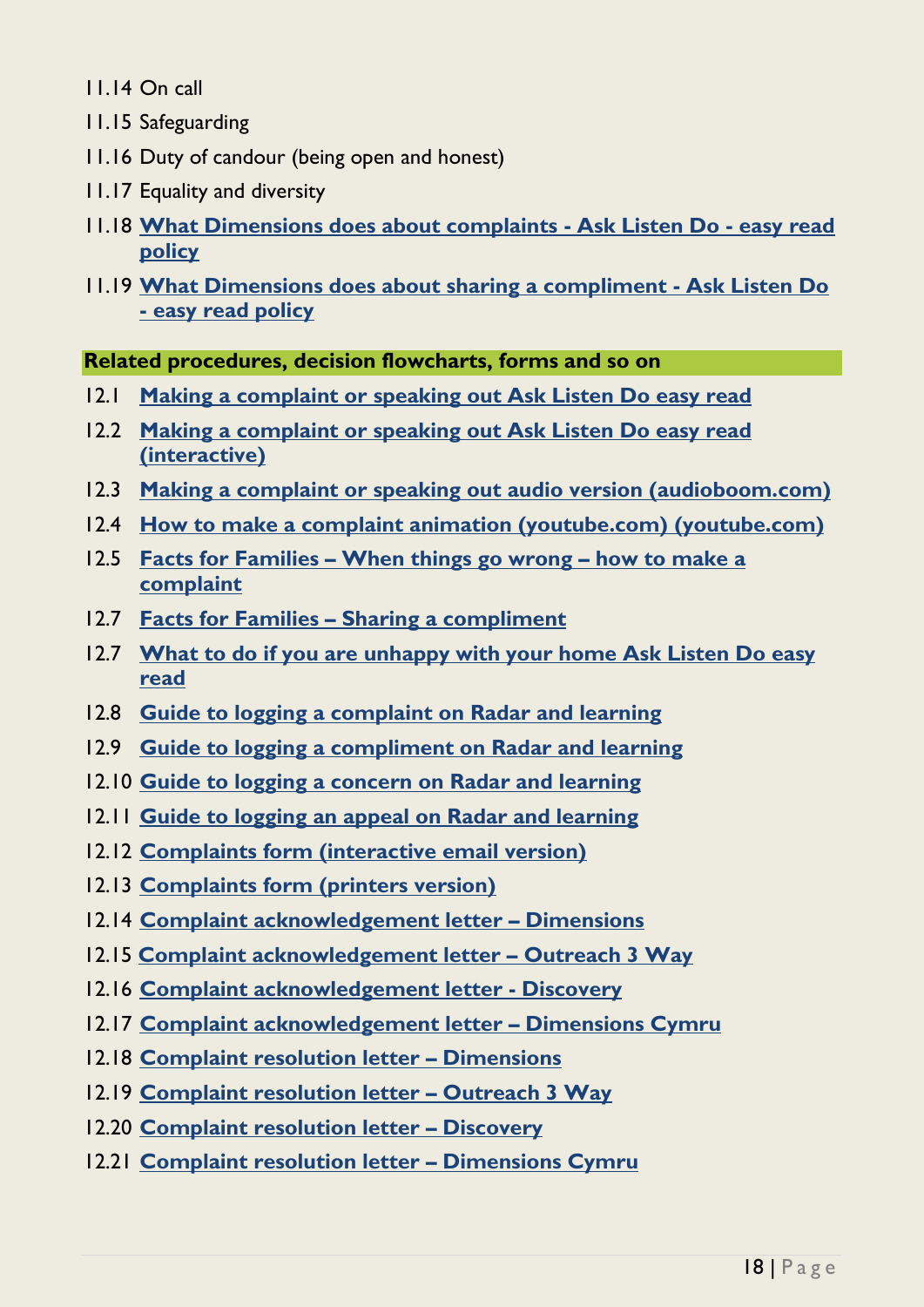- 12.22 **[Complaints satisfaction survey](https://complaintfeedback.survey.fm/dimensions-complaints-feedback)**
- 12.23 **[Complaints satisfaction survey](https://dimensionsuklimited.sharepoint.com/:b:/r/sites/intranet/Shared%20Documents/_DTMS%20Document%20Library/Easy%20read/Complaints%20satisfaction%20survey%20easy%20read.pdf?csf=1&web=1&e=m7QoUD) – easy read**
- 12.24 **[Complaints satisfaction survey](https://dimensionsuklimited.sharepoint.com/:b:/r/sites/intranet/Shared%20Documents/_DTMS%20Document%20Library/Easy%20read/Complaints%20satisfaction%20survey%20easy%20read%20(interactive).pdf?csf=1&web=1&e=l6JZsS) – easy read (interactive)**
- 12.25 **[Easy read privacy notice for complaints and compliments \(Looking](https://dimensionsuklimited.sharepoint.com/:b:/r/sites/intranet/Shared%20Documents/_DTMS%20Document%20Library/Easy%20read/Looking%20after%20your%20information%20(complaints%20and%20compliments)%20easy%20read.pdf?csf=1&web=1&e=r7WWUO)  [after your personal information when you make a complaint or](https://dimensionsuklimited.sharepoint.com/:b:/r/sites/intranet/Shared%20Documents/_DTMS%20Document%20Library/Easy%20read/Looking%20after%20your%20information%20(complaints%20and%20compliments)%20easy%20read.pdf?csf=1&web=1&e=r7WWUO)  [compliment\)](https://dimensionsuklimited.sharepoint.com/:b:/r/sites/intranet/Shared%20Documents/_DTMS%20Document%20Library/Easy%20read/Looking%20after%20your%20information%20(complaints%20and%20compliments)%20easy%20read.pdf?csf=1&web=1&e=r7WWUO)**

## **Equality statement**

- 13.1 This policy promotes equality, diversity and human rights by directing Dimensions employees to treat complaints and concerns from our tenants, residents, the people we support and their representatives in exactly the same courteous and helpful way whatever the person's race, age, gender, ethnicity, religion, disability or sexual orientation.
- 13.2 Also, by analysing the diversity of complainants where we can we will identify any pattern revealing issues of inequality and seek to address these proactively.
- 13.3 We promote equality, diversity and human rights by treating all people equally and fairly whatever their:
	- age
	- **•** disability
	- **•** gender reassignment
	- marriage and civil partnership
	- **•** pregnancy and maternity
	- race
	- religion or belief
	- sex
	- sexual orientation
- 13.4 The equality impact analysis (EIA) is in the intranet's Document library. You can link to it from here: **[Concerns, complaints and](https://dimensionsuklimited.sharepoint.com/:b:/r/sites/intranet/Shared%20Documents/_DTMS%20Document%20Library/Policies/Communication,%20marketing%20and%20engagement/Concerns,%20complaints%20and%20compliments/Supporting%20documents/Concerns%20complaints%20and%20compliments%20policy%20-%20version%2011%20-%20Initial%20equality%20impact%20analysis.pdf?csf=1&web=1&e=HXLcEB) compliments policy – version 11 – [initial equality impact analysis](https://dimensionsuklimited.sharepoint.com/:b:/r/sites/intranet/Shared%20Documents/_DTMS%20Document%20Library/Policies/Communication,%20marketing%20and%20engagement/Concerns,%20complaints%20and%20compliments/Supporting%20documents/Concerns%20complaints%20and%20compliments%20policy%20-%20version%2011%20-%20Initial%20equality%20impact%20analysis.pdf?csf=1&web=1&e=HXLcEB)**.

# **Data protection statement**

14.1 This policy involves handling personal data. So when you carry out any procedures this policy describes, you should also think about what our Data handling and protection policy says.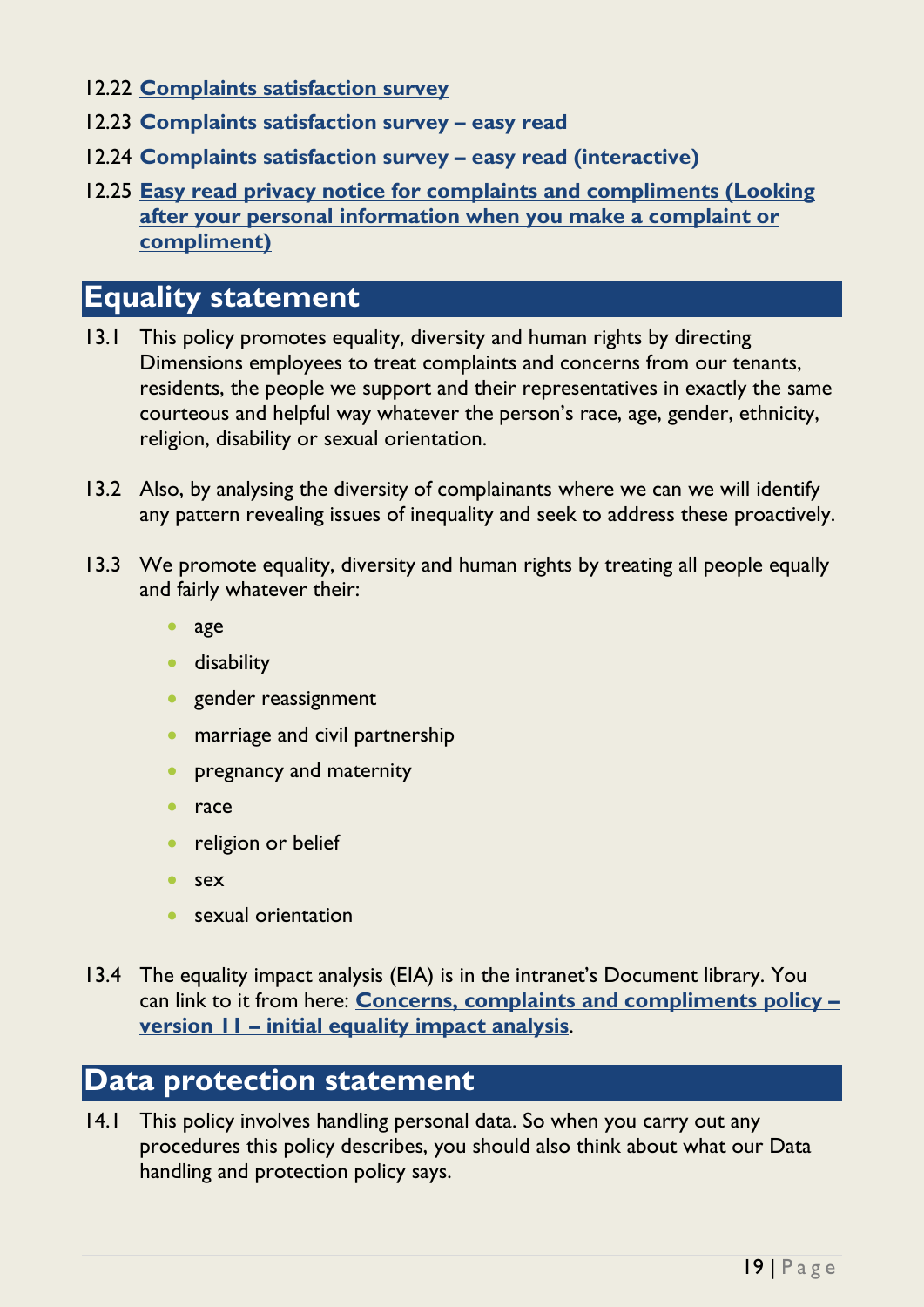- 14.2 Our Data handling and protection policy is our promise to handle personal data correctly under the Data Protection Act 2018 and the General Data Protection Regulation (UK-GDPR). It tells you how to keep that promise. It balances everyone's rights to data privacy with the work we do.
- 14.3 Information held about complaints will be held and processed in line with the principles of the Data Protection Act 2018 and UK-GDPR. Statistical reports will be produced to monitor trends but individuals will not be identified in these reports.
- 14.4 For information on how we handle personal and sensitive data, please refer to the **[legal section of our website](https://dimensions-uk.org/legal/website-privacy-policy/)** which includes a copy of our privacy notice for complaints and compliments. This is available also in an easy read format. A copy can be sent, on request.

### **Review**

- 15.1 We will review this policy three years from its original publication. But if changes in legislation, regulation or best practice mean we need to, we will review sooner.
- 15.2 If the changes are big, we will equality impact analyse (EIA) the policy again and send out to consultation in line with our Policy development and consultation policy.
- 15.3 For smaller changes, we will update this same version. We will record this in the Version control section below.

### **Glossary**

16.1 Not all these words appear in this policy. But you may find other people use them when talking about complaints.

| <b>Term</b>                                                       | <b>Definition</b>                                                                                                                                     |  |
|-------------------------------------------------------------------|-------------------------------------------------------------------------------------------------------------------------------------------------------|--|
| <b>Mental capacity</b><br>(sometimes<br>shortened to<br>capacity) | This is a person's ability to make a particular decision at a<br>particular time.                                                                     |  |
| <b>Best interests</b><br>decision                                 | This is a decision made on behalf of a person who is unable to<br>make the decision for themselves because they lack the mental<br>capacity to do so. |  |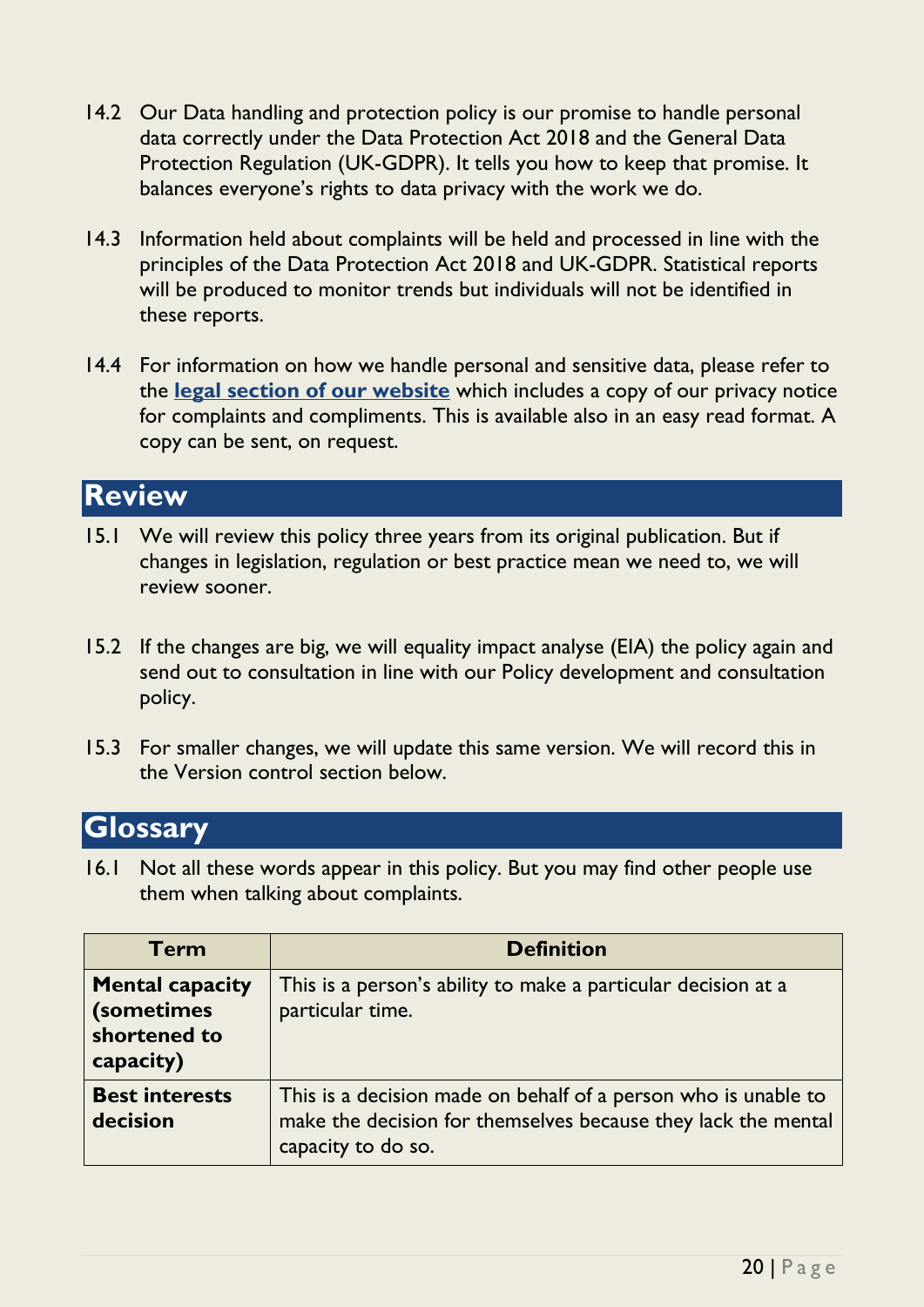| Term                                           | <b>Definition</b>                                                                                                                                                                                               |  |
|------------------------------------------------|-----------------------------------------------------------------------------------------------------------------------------------------------------------------------------------------------------------------|--|
| <b>Complaint</b><br>investigator               | A person who carries out a formal review of information.                                                                                                                                                        |  |
| <b>Complaint</b><br>management<br>system (CMS) | Our online process for recording and monitoring complaints<br>and compliments.                                                                                                                                  |  |
| <b>Complaint</b><br>outcome                    | This is the result of the investigation, whether the complaint is<br>upheld, partially upheld, or not upheld.                                                                                                   |  |
| <b>Complaint</b><br>appeal                     | A request for the complaint outcome to be re-considered.                                                                                                                                                        |  |
| <b>Satisfaction</b><br>survey                  | A set of questions asking about the person's experience of<br>something.                                                                                                                                        |  |
| <b>Vexatious</b><br>complaints                 | A complaint made without merit and with the intention of<br>causing inconvenience, harassment or expense to others. (It's<br>our policy not to use this word. We will not label a<br>complainant as vexatious.) |  |
| Whistleblow                                    | Raising a concern that is in the public interest, usually about<br>some wrongdoing in the workplace.                                                                                                            |  |

# **People and groups involved in writing and approving this policy**

| <b>Policy owner:</b>              | Rhoda Iranloye, Group Director of Regulatory Assurance                               |  |  |
|-----------------------------------|--------------------------------------------------------------------------------------|--|--|
| <b>Policy</b><br>author/reviewer: | Tanya Emmons, Quality & Compliance Manager                                           |  |  |
| People and<br>groups consulted:   | <b>Diversity Matters;</b><br>National Colleague Forum Policy Subgroup; Housing Dept. |  |  |

# **Version control**

| <b>Version</b> | <b>Approved date:</b> | <b>Communication</b> | <b>Summary of minor</b>                                                                                                                    |
|----------------|-----------------------|----------------------|--------------------------------------------------------------------------------------------------------------------------------------------|
| number         |                       | date:                | changes                                                                                                                                    |
| $\mathbf{1}$   | 17th March 2021       | 17th March 2021      | <b>Review to include Housing</b><br><b>Ombudsman Complaint</b><br>Handling Code and 'tenants'<br>and 'residents' throughout the<br>policy. |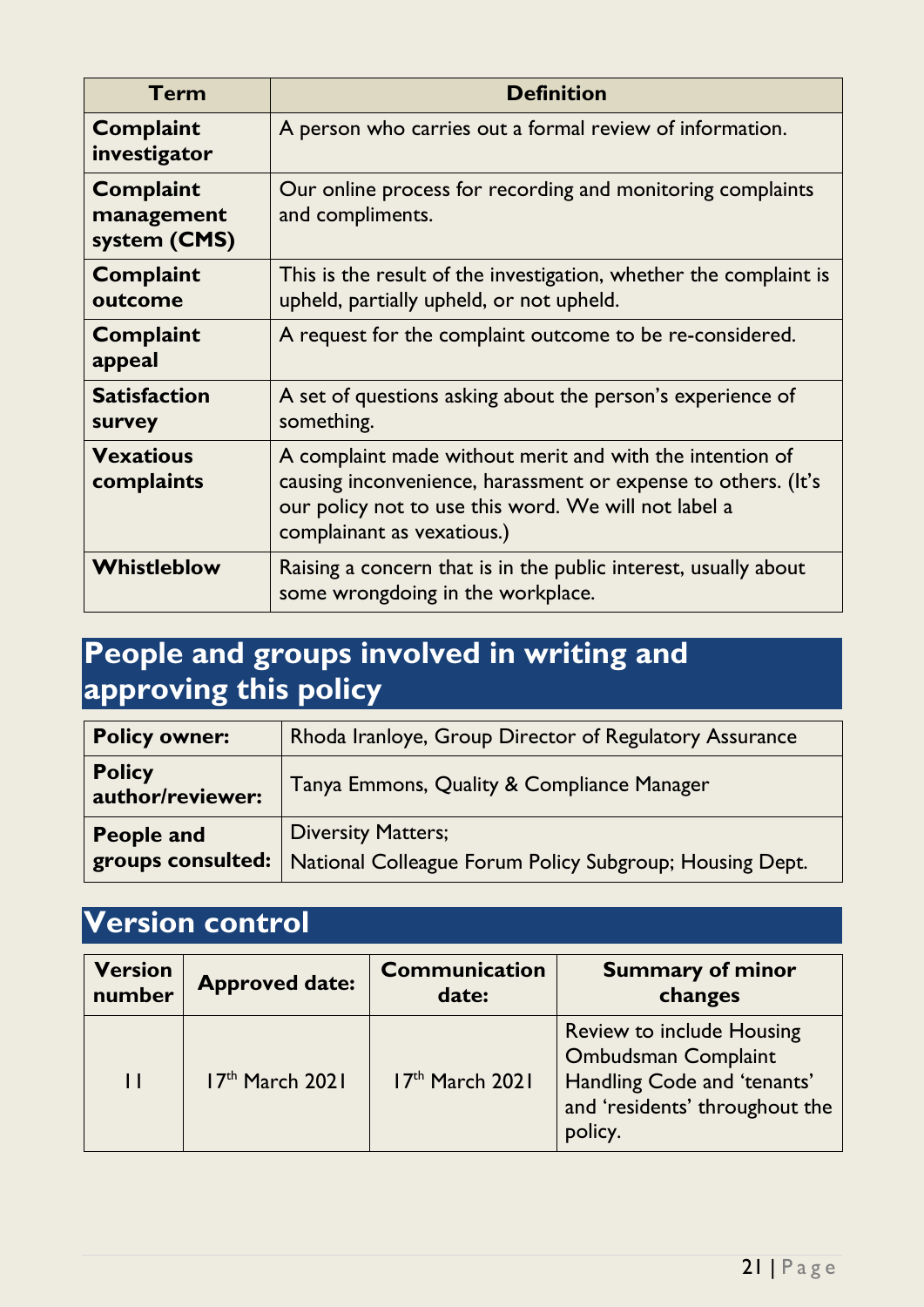| Several paragraphs and           |
|----------------------------------|
| sections renumbered due to       |
|                                  |
| additions and edits.             |
| Former section 7 moved up        |
| to end of Section 5 (stage $2 -$ |
| appeals)                         |
| 1.3 adherence to regulatory      |
| requirements                     |
| 1.5 removed                      |
| 1.6 index updated                |
| 2.3 definition of a complaint    |
| added                            |
| 2.4 Housing Ombudsman            |
| <b>Complaint Handling Code</b>   |
| added                            |
| 3.2 added 'other government      |
| officials", 'Housing             |
| Ombudsman Service' and           |
| 'LGSCO' and 'the Public          |
|                                  |
| Services Ombudsman for           |
| Wales (PSOW)'                    |
| 3.4 Housing Ombudsman and        |
| the Public Services              |
| <b>Ombudsman for Wales</b>       |
| (PSOW) added                     |
| 4.4 statement re-worded          |
| 4.5 Housing Ombudsman            |
| Service can assist tenants with  |
| all aspects of their complaint.  |
| Link added                       |
| 4.6 added 'Dimensions            |
| tenants and the people we        |
| support are reminded of how      |
| to make a complaint as part of   |
| the biannual newsletters and     |
| the annual satisfaction survey'  |
| 4.13 Quality Officer role        |
| added                            |
| Section $5 -$ Stage 1 and Stage  |
| 2 explanation and headings       |
| 5.14 addition to contact         |
| complainant                      |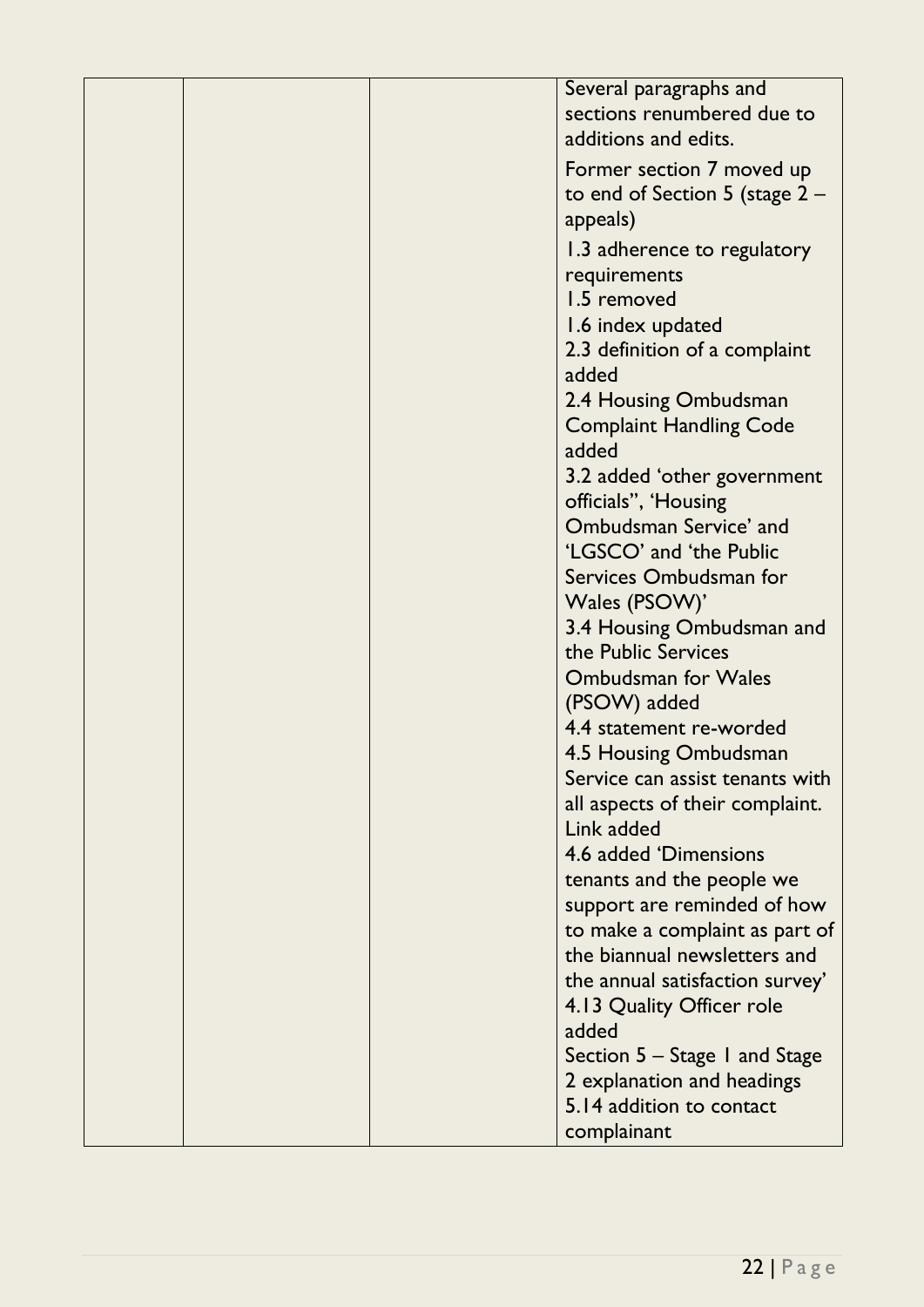|             |                 |                 | 5.17 additional point for<br>complaints received via social<br>media<br>Former section 7 (Appeals)<br>moved up to 5.18 (now Stage<br>$2$ – appeals)<br>5.22 inclusion of talking with<br>the complainant before<br>sending the letter<br>5.25 Housing Ombudsman<br>Service contact details added<br>Flowchart updated and moved<br>to end of section 5<br>6.1 Housing Ombudsman<br>added<br>6.2 addition 'of the reasons<br>why' and 'and Risk'<br>6.3 (was old $7.9$ ) on Time<br>limits<br>6.7 added heading Legal<br>proceedings<br>6.8 added 'of the reasons why'<br>'and Risk'<br>All following sections re-<br>numbered<br>10.5 Complaints about<br>charities information and link<br>to Charities Commission<br>10.9 Housing Ombudsman<br><b>Complaint Handling Code</b><br>added<br>Section $12 -$ appendices<br>updated, re-numbered and<br>links renewed<br>Section 13 – Equalities<br>statement - inclusion of<br>tenants and residents<br>14.4 added to include the<br>name and links to privacy<br>notices on website. |
|-------------|-----------------|-----------------|-------------------------------------------------------------------------------------------------------------------------------------------------------------------------------------------------------------------------------------------------------------------------------------------------------------------------------------------------------------------------------------------------------------------------------------------------------------------------------------------------------------------------------------------------------------------------------------------------------------------------------------------------------------------------------------------------------------------------------------------------------------------------------------------------------------------------------------------------------------------------------------------------------------------------------------------------------------------------------------------------------------------------------------|
| $  \cdot  $ | $17th$ May 2021 | $17th$ May 2021 | 4.4 CD replaced by online<br>audio version.                                                                                                                                                                                                                                                                                                                                                                                                                                                                                                                                                                                                                                                                                                                                                                                                                                                                                                                                                                                         |